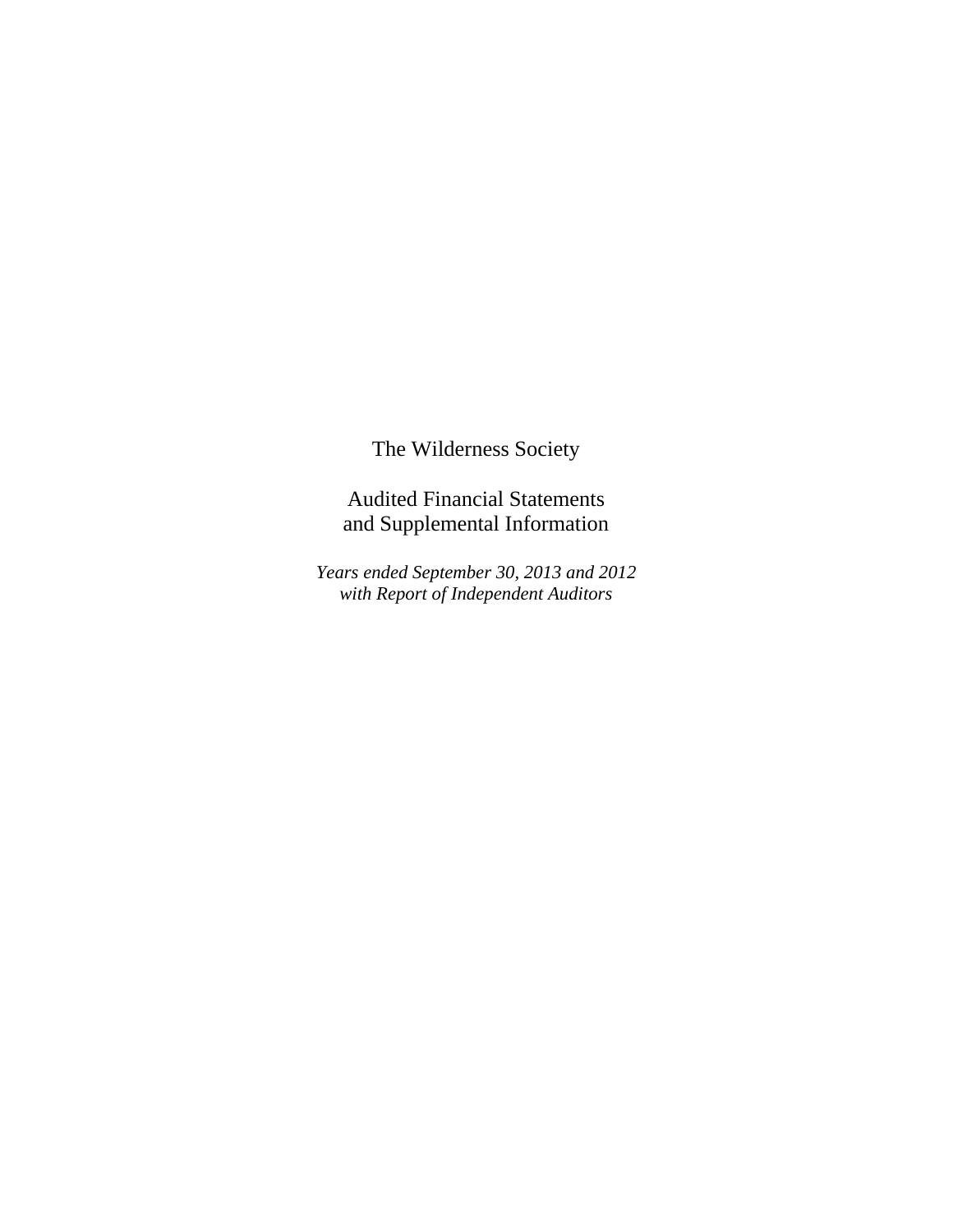# Audited Financial Statements and Supplemental Information

Years ended September 30, 2013 and 2012

# **Contents**

| <b>Audited Financial Statements</b> |  |
|-------------------------------------|--|
|                                     |  |
|                                     |  |
|                                     |  |
|                                     |  |
| Supplemental Information            |  |
|                                     |  |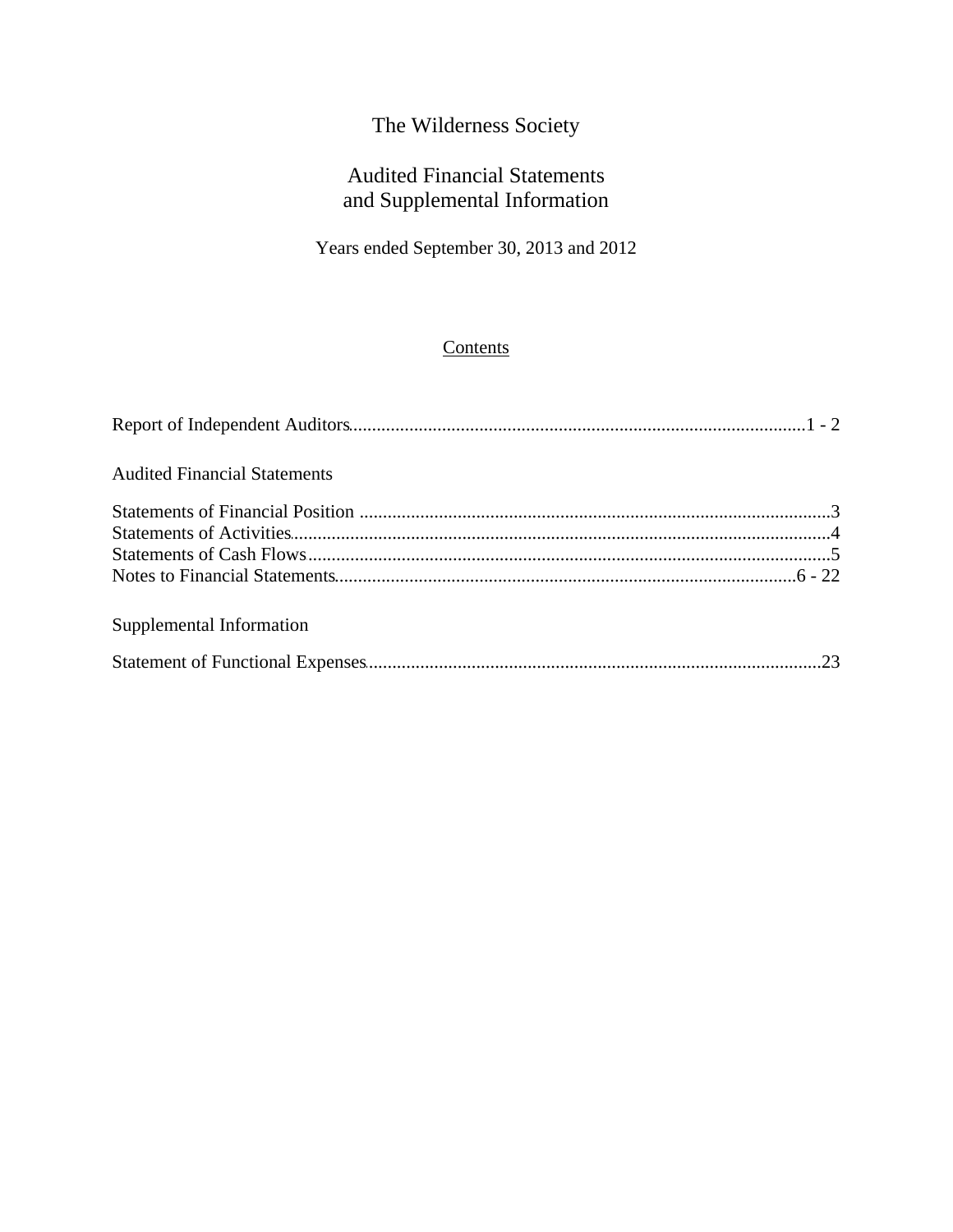

# Report of Independent Auditors

Governing Council The Wilderness Society Washington, DC

We have audited the accompanying financial statements of The Wilderness Society (the Society) which comprise the statements of financial position as of September 30, 2013 and 2012 and the related statements of activities and cash flows for years then ended, and the related notes to the financial statements.

#### *Management's Responsibility for the Financial Statements*

Management is responsible for the preparation and fair presentation of these financial statements in accordance with accounting principles generally accepted in the United States of America; this includes the design, implementation, and maintenance of internal control relevant to the preparation and fair presentation of the financial statements that are free from material misstatement, whether due to fraud or error.

#### *Auditor's Responsibility*

Our responsibility is to express an opinion on these financial statements based on our audits. We conducted our audits in accordance with auditing standards generally accepted in the United States of America. Those standards require that we plan and perform the audits to obtain reasonable assurance about whether the financial statements are free from material misstatement.

An audit involves performing procedures to obtain audit evidence about the amounts and disclosures in the financial statements. The procedures selected depend on the auditor's judgment, including the assessment of the risks of material misstatement of the financial statements, whether due to fraud or error. In making those risk assessments, the auditor considers internal control relevant to the entity's preparation and fair presentation of the financial statements in order to design audit procedures that are appropriate in the circumstances, but not for the purpose of expressing an opinion on the effectiveness of the entity's internal control. Accordingly, we express no such opinion. An audit also includes evaluating the appropriateness of accounting policies used and the reasonableness of significant accounting estimates made by management, as well as evaluating the overall presentation of the financial statements.

We believe that the audit evidence we have obtained is sufficient and appropriate to provide a basis for our audit opinion.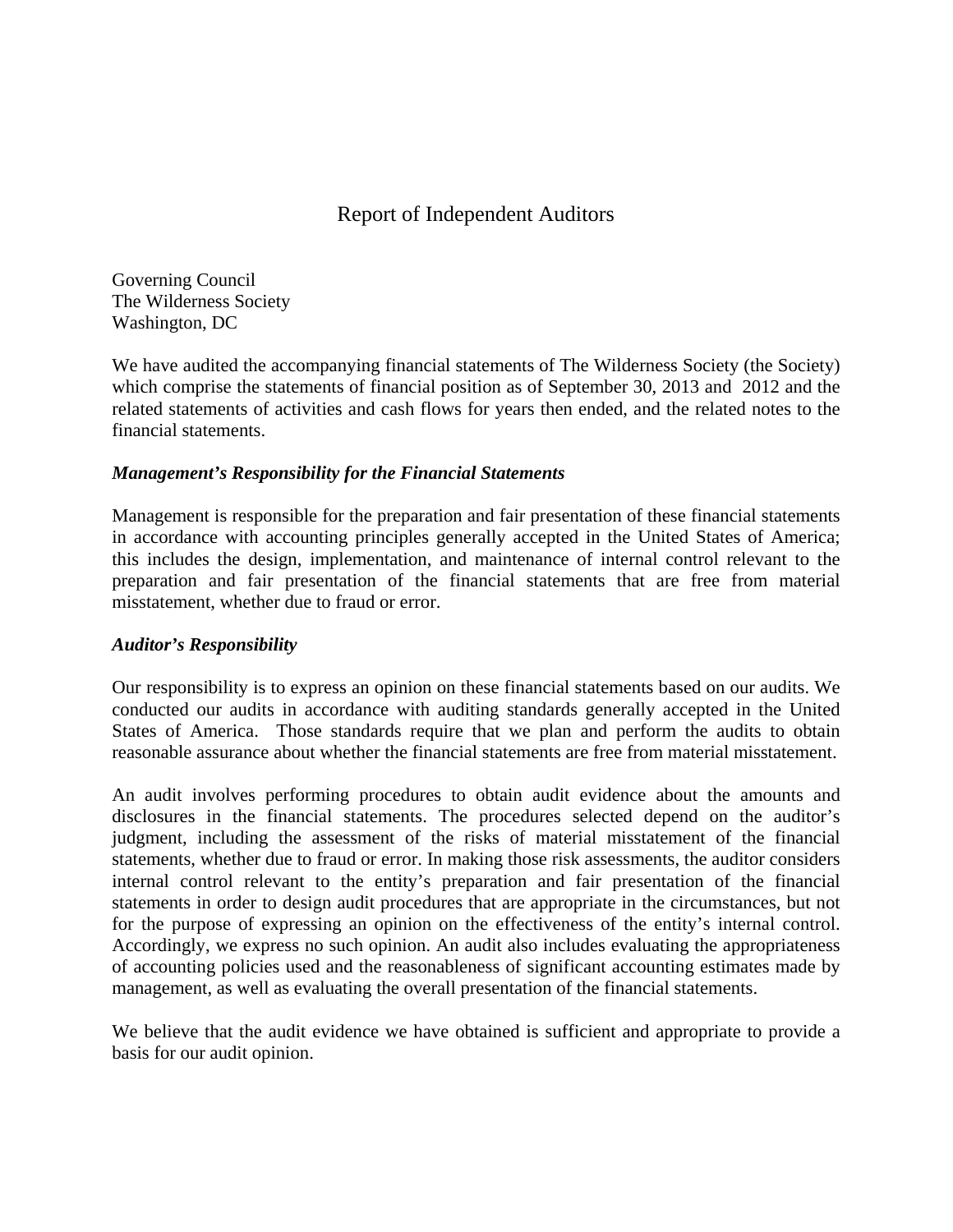#### *Opinion*

In our opinion, the financial statements referred to above present fairly, in all material respects, the financial position of The Wilderness Society as of September 30, 2013 and 2012 and the changes in its net assets and its cash flows for the years then ended in accordance with accounting principles generally accepted in the United States of America.

#### *Other Matter*

Our audit was conducted for the purpose of forming an opinion on the financial statements as a whole. The Statement of Functional Expenses for the year ended September 30, 2013 on page 23 is presented for purposes of additional analysis and is not a required part of the financial statements. Such information is the responsibility of management and was derived from, and relates directly to the underlying accounting and other records used to prepare the financial statements. The information has been subjected to the auditing procedures applied in the audit of the financial statements and certain additional procedures, including comparing and reconciling such information directly to the underlying accounting and other records used to prepare the financial statements or to the financial statements themselves, and other additional procedures in accordance with auditing standards generally accepted in the United States of America. In our opinion, the information is fairly stated in all material respects in relation to the financial statements as a whole.

Johnson Jambest LLP

Falls Church, Virginia January 15, 2014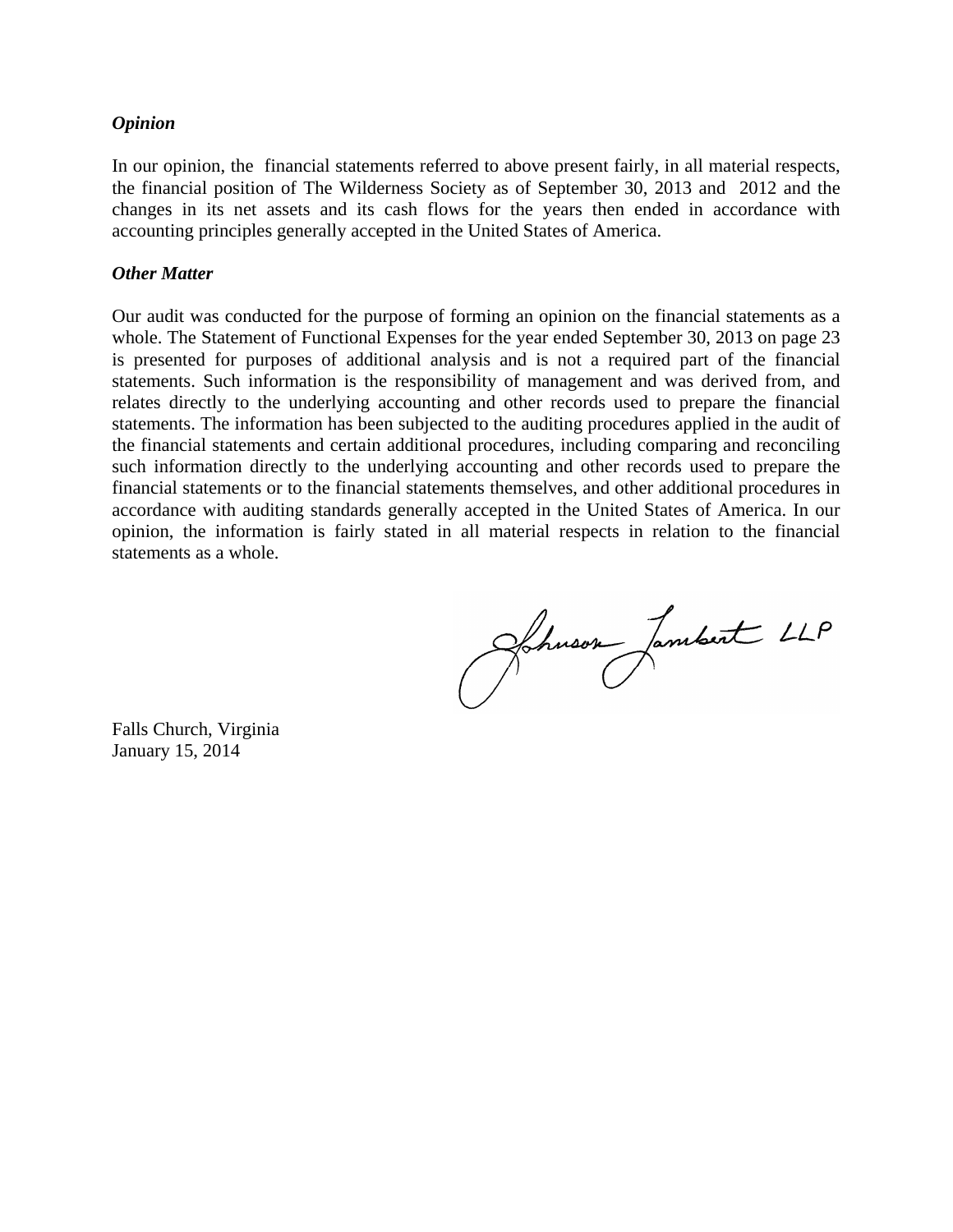# Statements of Financial Position

|                                              | September 30, |            |               |            |  |  |
|----------------------------------------------|---------------|------------|---------------|------------|--|--|
|                                              |               | 2013       |               | 2012       |  |  |
| <b>Assets</b>                                |               |            |               |            |  |  |
| Cash and cash equivalents                    | \$            | 2,548,022  | $\mathcal{S}$ | (43, 835)  |  |  |
| Accounts and contributions receivable, net   |               | 4,742,169  |               | 2,663,100  |  |  |
| Investments                                  |               | 24,965,069 |               | 24,617,340 |  |  |
| Planned giving investments                   |               | 5,316,624  |               | 5,593,081  |  |  |
| Beneficial interest in assets held by others |               | 7,798,593  |               | 8,956,040  |  |  |
| Long-term receivables, net                   |               | 7,355,568  |               | 653,455    |  |  |
| Prepaid expenses and other assets            |               | 936,882    |               | 840,203    |  |  |
| Fixed assets, net                            |               | 1,121,768  |               | 1,585,802  |  |  |
| <b>Total assets</b>                          | S             | 54,784,695 | $\mathbb{S}$  | 44,865,186 |  |  |
| <b>Liabilities and net assets</b>            |               |            |               |            |  |  |
| Liabilities:                                 |               |            |               |            |  |  |
| Accounts payable and accrued expenses        | \$            | 1,540,115  | <sup>\$</sup> | 2,569,578  |  |  |
| Deferred revenue                             |               | 162,539    |               | 122,281    |  |  |
| <b>Custodial funds</b>                       |               | 26,030     |               | 26,030     |  |  |
| Deferred rent                                |               | 1,052,356  |               | 875,534    |  |  |
| Line of credit                               |               |            |               | 774,000    |  |  |
| Deposits                                     |               | 29,525     |               | 26,825     |  |  |
| Planned giving liabilities                   |               | 3,105,549  |               | 3,304,045  |  |  |
| <b>Total liabilities</b>                     |               | 5,916,114  |               | 7,698,293  |  |  |
| Net assets:                                  |               |            |               |            |  |  |
| Unrestricted net assets                      |               | 2,923,655  |               | 3,468,386  |  |  |
| Temporarily restricted net assets            |               | 34,466,955 |               | 22,309,728 |  |  |
| Permanently restricted net assets            |               | 11,477,971 |               | 11,388,779 |  |  |
| Total net assets                             |               | 48,868,581 |               | 37,166,893 |  |  |
| Total liabilities and net assets             |               | 54,784,695 | S             | 44,865,186 |  |  |

*See accompanying notes to the financial statements.*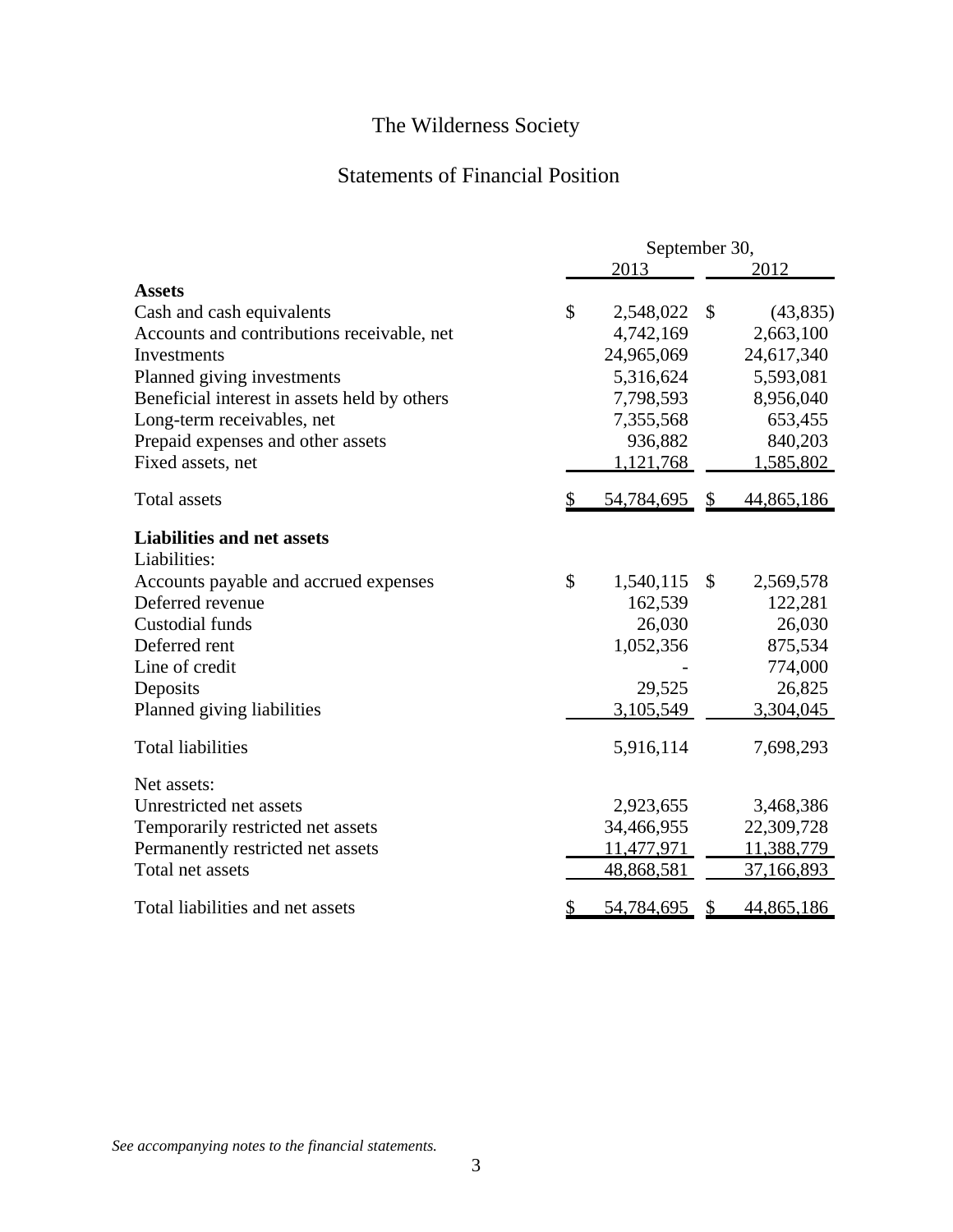#### Statements of Activities

|                                        |                  |      |               |      |             | For the years ended September 30, |      |               |  |                |      |             |     |             |
|----------------------------------------|------------------|------|---------------|------|-------------|-----------------------------------|------|---------------|--|----------------|------|-------------|-----|-------------|
|                                        |                  |      |               | 2013 |             |                                   | 2012 |               |  |                |      |             |     |             |
|                                        |                  |      | Temporarily   |      | Permanently |                                   |      |               |  | Temporarily    |      | Permanently |     |             |
|                                        | Unrestricted     |      | Restricted    |      | Restricted  | Total                             |      | Unrestricted  |  | Restricted     |      | Restricted  |     | Total       |
| <b>Revenues</b>                        |                  |      |               |      |             |                                   |      |               |  |                |      |             |     |             |
| Contributions:                         |                  |      |               |      |             |                                   |      |               |  |                |      |             |     |             |
| Individuals                            | \$<br>14,796,437 | - \$ | 13.716.552 \$ |      | 13,062      | \$<br>28,526,051 \$               |      | 11,761,358 \$ |  | 1,436,544      | - \$ | 49,691      | -\$ | 13,247,593  |
| <b>Foundations</b>                     | 135,302          |      | 5,795,119     |      | 5,000       | 5,935,421                         |      | 90,123        |  | 7,132,985      |      | 5,000       |     | 7,228,108   |
| Corporations                           | 117,820          |      | 84,500        |      |             | 202.320                           |      | 205,931       |  | 151,250        |      |             |     | 357,181     |
|                                        | 15,049,559       |      | 19,596,171    |      | 18,062      | 34,663,792                        |      | 12,057,412    |  | 8,720,779      |      | 54,691      |     | 20,832,882  |
| Program services                       | 111,807          |      |               |      |             | 111,807                           |      | 51,142        |  |                |      |             |     | 51,142      |
| Government grants                      | 126,592          |      |               |      |             | 126,592                           |      | 303,455       |  |                |      |             |     | 303,455     |
| Investment income (Note C)             | 88,096           |      | 316,974       |      |             | 405,070                           |      | 94,631        |  | 211,754        |      |             |     | 306,385     |
| Spending policy                        | 507,047          |      | (507, 047)    |      |             |                                   |      | 447,193       |  | (447, 193)     |      |             |     |             |
| Other revenues                         | 910.059          |      |               |      |             | 910,059                           |      | 962,168       |  |                |      |             |     | 962,168     |
| Total revenues                         | 16,793,160       |      | 19,406,098    |      | 18,062      | 36,217,320                        |      | 13,916,001    |  | 8,485,340      |      | 54,691      |     | 22,456,032  |
| Net assets released (Note J)           | 9,229,757        |      | (9,229,757)   |      |             |                                   |      | 10,630,758    |  | (10, 630, 758) |      |             |     |             |
| Total revenues                         | 26,022,917       |      | 10,176,341    |      | 18,062      | 36,217,320                        |      | 24,546,759    |  | (2,145,418)    |      | 54,691      |     | 22,456,032  |
| <b>Expenses</b>                        |                  |      |               |      |             |                                   |      |               |  |                |      |             |     |             |
| Program services:                      |                  |      |               |      |             |                                   |      |               |  |                |      |             |     |             |
| Wilderness/Wildlands Conservation      | 17,467,244       |      |               |      |             | 17,467,244                        |      | 19,531,303    |  |                |      |             |     | 19,531,303  |
| <b>Outreach and Public Education</b>   | 4,042,585        |      |               |      |             | 4,042,585                         |      | 5,707,493     |  |                |      |             |     | 5,707,493   |
|                                        | 21,509,829       |      |               |      |             | 21,509,829                        |      | 25,238,796    |  |                |      |             |     | 25,238,796  |
| Support services:                      |                  |      |               |      |             |                                   |      |               |  |                |      |             |     |             |
| Fundraising                            | 4,276,115        |      |               |      |             | 4.276.115                         |      | 3,834,675     |  |                |      |             |     | 3,834,675   |
| Management and general                 | 1,889,007        |      |               |      |             | 1,889,007                         |      | 2,140,548     |  |                |      |             |     | 2,140,548   |
|                                        | 6,165,122        |      |               |      |             | 6,165,122                         |      | 5,975,223     |  |                |      |             |     | 5,975,223   |
| Total expenses                         | 27,674,951       |      |               |      |             | 27,674,951                        |      | 31,214,019    |  |                |      |             |     | 31,214,019  |
| Change in net assets from operations   | (1,652,034)      |      | 10,176,341    |      | 18,062      | 8,542,369                         |      | (6,667,260)   |  | (2,145,418)    |      | 54,691      |     | (8,757,987) |
| Gain on investments (Note C)           | 1,142,369        |      | 2,745,142     |      |             | 3,887,511                         |      | 1,760,265     |  | 3,056,422      |      |             |     | 4,816,687   |
| Change in value of beneficial interest |                  |      | (764, 256)    |      | 71,130      | (693, 126)                        |      |               |  | 1,095,711      |      | 57,513      |     | 1,153,224   |
| Uncollectible allowance adjustment     | (21,003)         |      |               |      |             | (21,003)                          |      | (1,228)       |  | 159,394        |      |             |     | 158,166     |
| Loss on equipment                      | (14,063)         |      |               |      |             | (14,063)                          |      |               |  |                |      |             |     |             |
| Change in net assets                   | (544, 731)       |      | 12,157,227    |      | 89,192      | 11,701,688                        |      | (4,908,223)   |  | 2,166,109      |      | 112,204     |     | (2,629,910) |
| Reclassification of net assets         |                  |      |               |      |             |                                   |      | (1,016)       |  | 1,016          |      |             |     |             |
|                                        |                  |      |               |      |             |                                   |      |               |  |                |      |             |     |             |
| Beginning net assets                   | 3,468,386        |      | 22.309.728    |      | 11.388.779  | 37,166,893                        |      | 8,377,625     |  | 20,142,603     |      | 11,276,575  |     | 39,796,803  |
| Ending net assets                      | 2,923,655        |      | 34,466,955    |      | 11,477,971  | 48,868,581                        |      | 3,468,386     |  | 22,309,728     |      | 11,388,779  |     | 37,166,893  |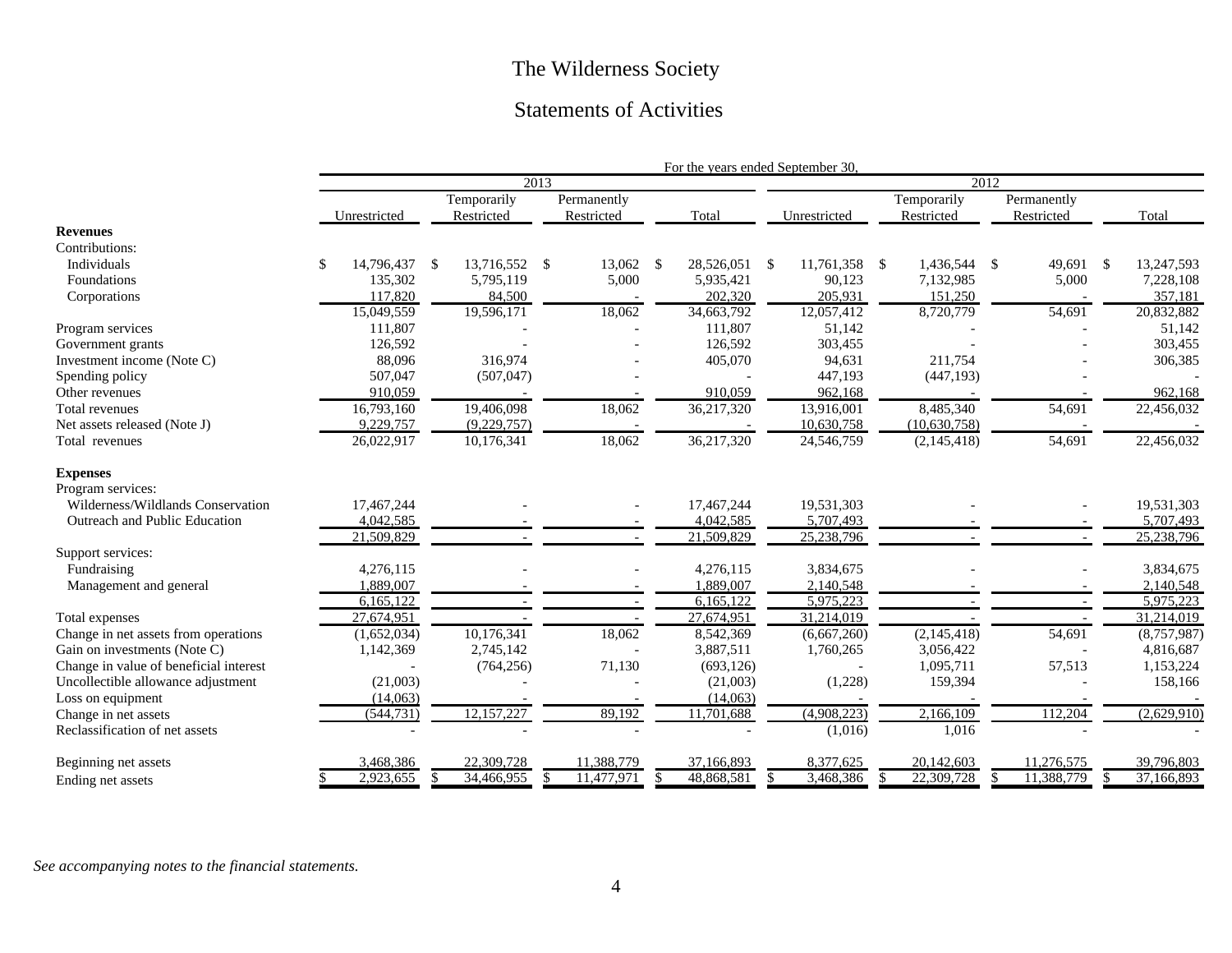# Statements of Cash Flows

|                                                           | Years ended September 30, |             |    |             |  |
|-----------------------------------------------------------|---------------------------|-------------|----|-------------|--|
|                                                           |                           | 2013        |    | 2012        |  |
| <b>Cash flows from operating activities</b>               |                           |             |    |             |  |
| Change in net assets                                      | \$                        | 11,701,688  | \$ | (2,629,910) |  |
| Adjustments to reconcile change in net assets to net cash |                           |             |    |             |  |
| provided by (used in) operating activities:               |                           |             |    |             |  |
| Depreciation and amortization                             |                           | 632,665     |    | 768,384     |  |
| Discount on long-term receivables                         |                           | 13,416      |    | (32,792)    |  |
| Allowance for uncollectible receivables                   |                           | 288,084     |    | (183,968)   |  |
| Net realized and unrealized investment gains              |                           | (3,887,511) |    | (3,218,254) |  |
| Donated securities                                        |                           | (469,791)   |    | (261, 142)  |  |
| Changes in operating assets and liabilities:              |                           |             |    |             |  |
| Accounts and contributions receivable                     |                           | (9,082,682) |    | 2,565,177   |  |
| Prepaid expenses and other assets                         |                           | (96, 679)   |    | (194, 523)  |  |
| Beneficial interests in assets held by others             |                           | 1,157,447   |    | (222, 192)  |  |
| Accounts payable and accrued expenses                     |                           | (1,029,463) |    | 199,631     |  |
| Custodial funds                                           |                           |             |    | (10,000)    |  |
| Deferred rent                                             |                           | 176,822     |    | 563,731     |  |
| Deposits                                                  |                           | 2,700       |    | 26,825      |  |
| Deferred revenue                                          |                           | 40,258      |    | 108,856     |  |
| Planned giving liabilities                                |                           | (198, 496)  |    | 46,185      |  |
| Net cash used in operating activities                     |                           | (751, 542)  |    | (2,473,992) |  |
| <b>Cash flows from investing activities</b>               |                           |             |    |             |  |
| Disposal of fixed assets                                  |                           | 49,214      |    | 6,747       |  |
| Purchase of equipment                                     |                           | (217, 845)  |    | (213, 268)  |  |
| Proceeds from sale of investments                         |                           | 5,876,491   |    | 6,041,891   |  |
| Purchase of investments                                   |                           | (1,590,461) |    | (4,226,596) |  |
| Net cash provided by investing activities                 |                           | 4,117,399   |    | 1,608,774   |  |
| <b>Cash flows from financing activities</b>               |                           |             |    |             |  |
| Repayments on line of credit                              |                           | (8,345,000) |    | (5,067,000) |  |
| Borrowings on line of credit                              |                           | 7,571,000   |    | 5,841,000   |  |
| Net cash flows (used in) provided by financing activities |                           | (774,000)   |    | 774,000     |  |
| Change in cash and cash equivalents                       |                           | 2,591,857   |    | (91,218)    |  |
| Cash and cash equivalents, beginning of year              |                           | (43, 835)   |    | 47,383      |  |
| Cash and cash equivalents, end of year                    |                           | 2,548,022   | \$ | (43,835)    |  |
| Supplemental disclosures of cash flow information:        |                           |             |    |             |  |
| Interest paid                                             | <u>\$</u>                 | 17,955      | \$ | 9,854       |  |

*See accompanying notes to the financial statements.*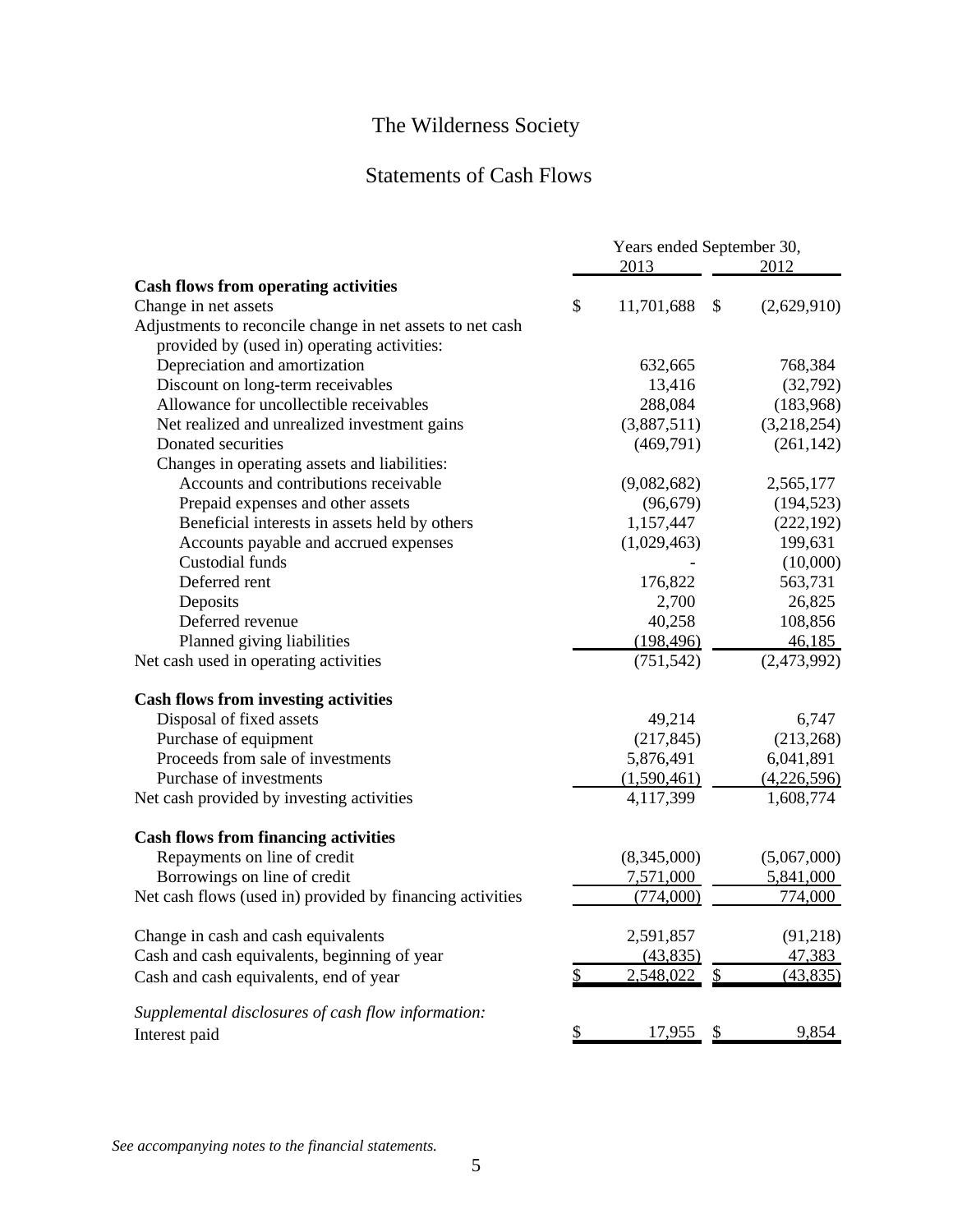# Notes to Financial Statements

*Years ended September 30, 2013 and 2012*

### **Note A - Organization and Purpose**

The Wilderness Society (the Society) is the leading American conservation organization working to protect wild places within our nation's public lands-the 635 million acres collectively owned by the American people and managed by our government. From well-known icons to hidden gems, these wildlands provide us all with clean air and water; abundant wildlife, havens for recreation, learning, and solitude; and a foundation for a healthy planet. They are also important sources of renewable energy and vital natural resources that must be managed wisely.

Since its founding in 1935, the Wilderness Society has led the efforts to permanently protect as wilderness 110 million acres in 44 states, from rich hardwood forests in the East, stunning deserts in the Southwest, and snowcapped peaks in the Rockies to old-growth forests in the Pacific Northwest and tundra in Alaska. From the revolutionary 1964 Wilderness Act to the landmark 2009 bill that permanently protected more than two million acres of wilderness across the country, the Wilderness Society has been at the forefront of nearly every major public victory over the past 75 years. Our work has profoundly improved the way our shared national lands are managed and enjoyed.

We bring a unique breadth of expertise to public land issues; our staff are recognized leaders in the fields of natural resource science, policy, economics, and outreach. From Capitol Hill and federal agencies to communities across the nation, we work strategically and collaboratively with land managers, decision makers, and other interested citizens to find common-ground solutions. These solutions- tested on the ground and embedded in national policy-lead to better protection, stewardship and restoration of our public lands, preserving our rich natural legacy for current and future generations.

Today, with more than 500,000 active members and supporters, the Society continues its vital mission to protect wilderness and inspire Americans to care for our wild places.

The Society categorizes its program service work as "Wilderness and Wild Lands Conservation" and "Outreach and Public Education." This division mirrors the two halves of our mission statement: "To protect wilderness and inspire Americans to care for our wild places."

### *Wilderness and Wild Lands Conservation*

The Society's approach to conservation addresses five critical areas of concern: protective designations, land stewardship and restoration, energy development, climate change, and recreation.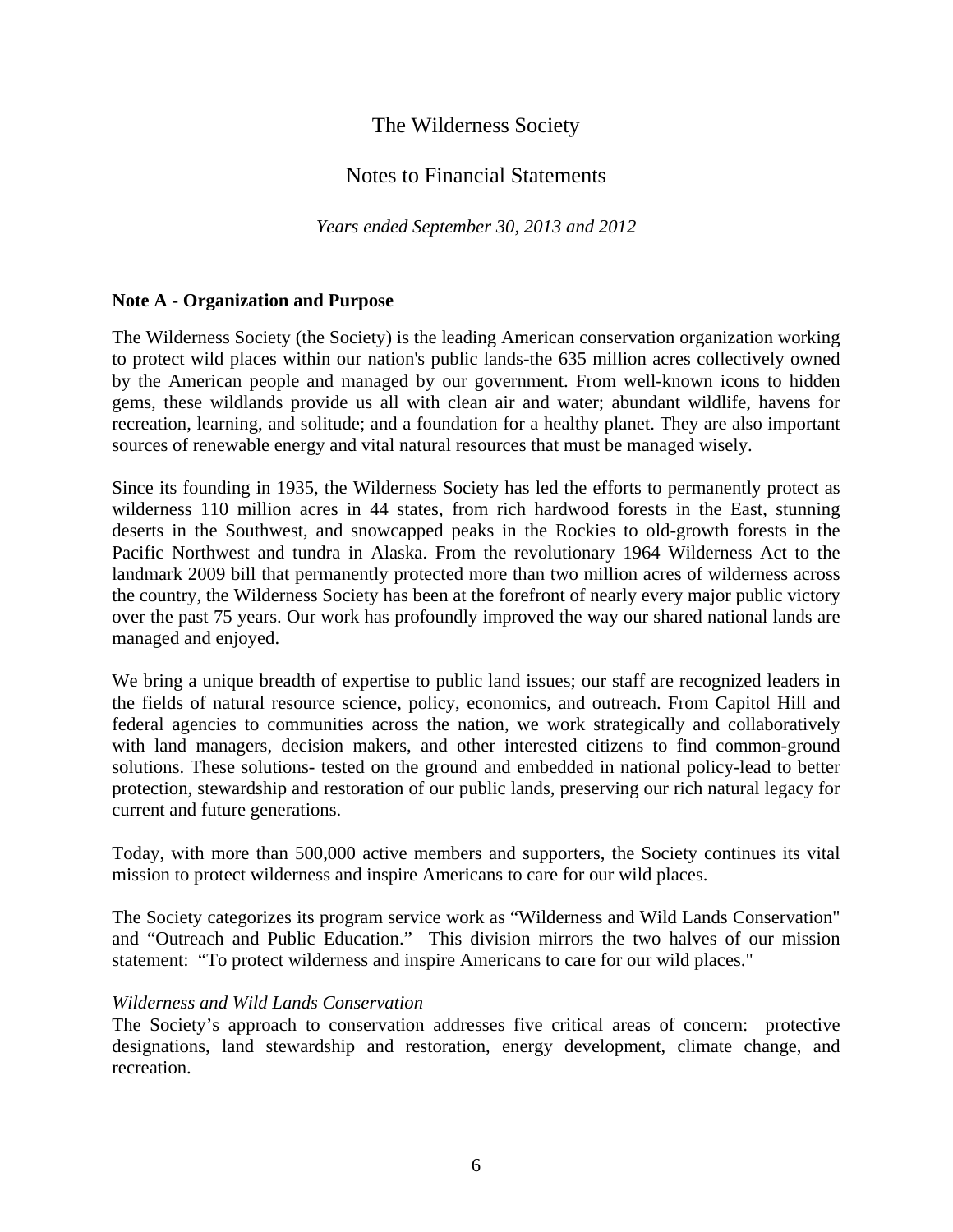## Notes to Financial Statements (Continued)

### **Note A - Organization and Purpose (Continued)**

#### *Outreach and Public Education*

The Society's public communications includes a highly respected website, an annual magazine and membership newsletters published three times a year (the Society's newsletter won a gold medal award in 2010 from the Association of Marketing and Communication Professionals). There are 490,000 Wild Alert subscribers who hear from us weekly on a range of issues linked to legislation, local conservation questions and land-agency policies.

#### **Note B - Summary of Significant Accounting Policies**

#### *Basis of Accounting*

The Society presents its financial statements in accordance with accounting principles generally accepted in the United States of America (GAAP) promulgated by the Financial Accounting Standards Board Accounting Standards Codification (the guidance). Accordingly, the cost of the Society's programs and other activities has been summarized on a functional basis in the statements of activities. Additionally, certain costs have been allocated among the programs and supporting services benefited. Salaries and benefits for employees who perform both program and support services are charged to those functions based on the approximate level of effort spent in each function.

#### *Subsequent events*

The Society has performed an evaluation of subsequent events through January 15, 2014, which is the date the financial statements were available to be issued and has considered any relevant matters in the preparation of the financial statements and footnotes.

#### *Use of estimates*

GAAP requires management to make estimates and assumptions that affect the reported amounts of assets and liabilities, the disclosure of contingent assets and liabilities, and the reported amounts and classifications of revenues and expenses during the reporting period. Accordingly, actual results could differ from these estimates.

#### *Income taxes*

The Society is exempt from Federal income taxes under Section  $501(c)(3)$  of the Internal Revenue Code (IRC) and is not a private foundation under Section 509(a) of the IRC. The Society is required to pay federal and state income taxes only on unrelated business income. Management has concluded that the Society has properly maintained its exempt status and there are no uncertain tax positions as of September 30, 2013. The three previous tax years are subject to examination by taxing authorities; there are currently no examinations being conducted.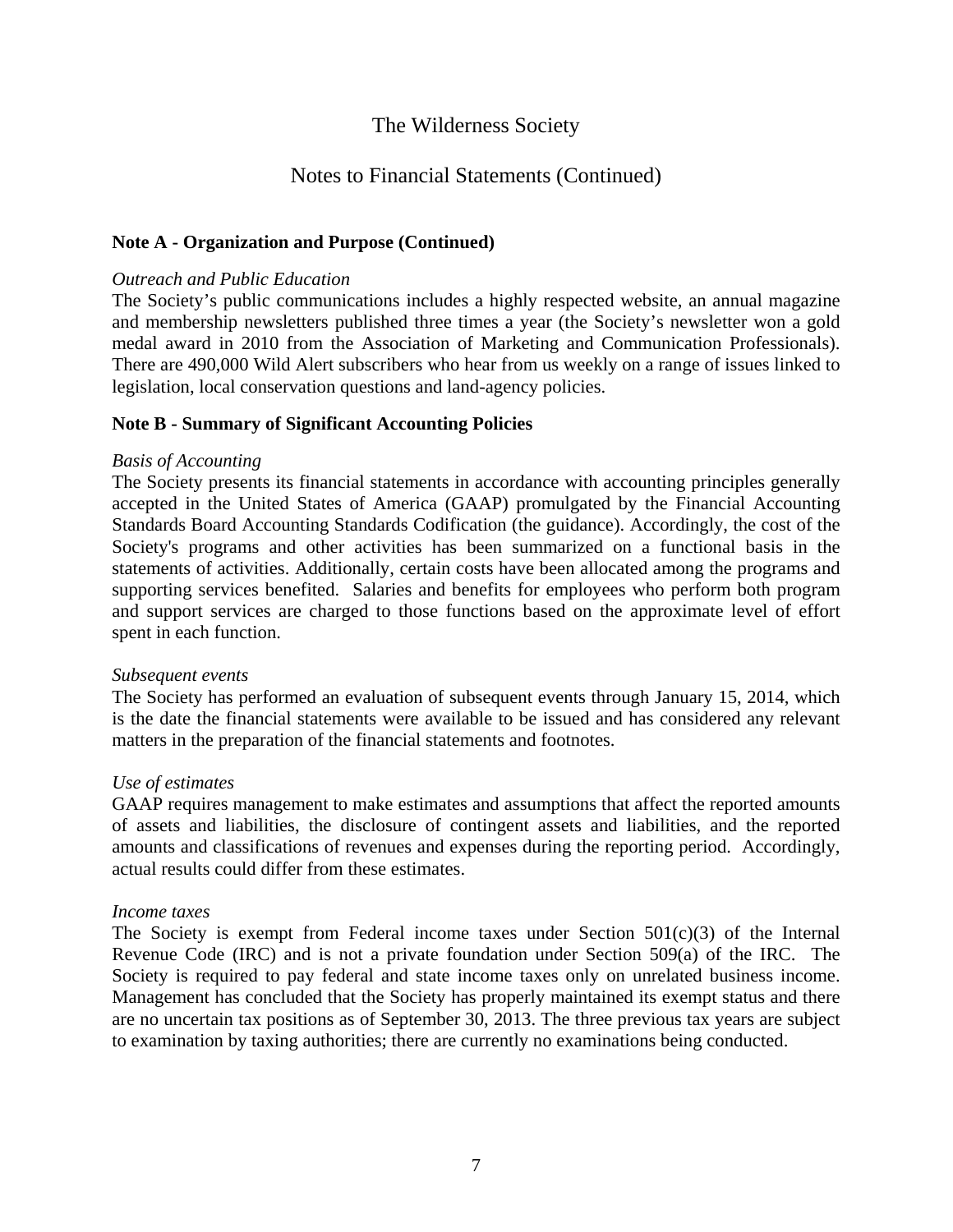## Notes to Financial Statements (Continued)

### **Note B - Summary of Significant Accounting Policies (Continued)**

#### *Risk and uncertainties*

The Society invests in various securities. These securities are exposed to a variety of risks, such as interest rates, market and credit risks. Due to the level of risk associated with certain investment securities, it is at least reasonably possible that changes in the values of investment securities will occur in the near term and that such changes could materially affect the amount reported in the statements of financial position.

### *Cash and cash equivalents*

The Society considers cash and cash equivalents to include all highly liquid investments with original maturities of 90 days or less. The Federal Deposit Insurance Corporation (FDIC) insures amounts on deposit with each financial institution up to limits prescribed by law. The Society may hold funds with financial institutions in excess of the FDIC insured amounts; however, the Society has not experienced any losses in such accounts and management believes it is not exposed to any significant credit risk on cash and cash equivalents.

#### *Investments and fair value measurements*

Investments are recorded at fair value. Investment income or loss, including realized and unrealized gains and losses, is included in the statements of activities as an increase or decrease in unrestricted net assets unless the income or loss is restricted by donor or law.

Dividend and interest income are considered operating revenue of the Society. Realized and unrealized gains and losses above the spending rate approved by the Governing Council are not used in operations and, therefore, are reported as temporarily restricted in the statements of activities as gain on investments.

In accordance with GAAP, the Society prioritizes the inputs to valuation techniques used to measure fair value. The fair value hierarchy gives the highest priority to quoted prices in active markets for identical assets and liabilities (Level 1) and the lowest priority to unobservable inputs (Level 3). The levels of the hierarchy are as follows:

Level 1 – Inputs to the valuation methodology are quoted (unadjusted) for identical assets or liabilities in actively traded markets which the Society has the ability to access.

Level 2 – Inputs to the valuation methodology include quoted prices for similar assets or liabilities in active markets, quoted prices for identical or similar assets or liabilities in markets that are not active, inputs other than quoted prices that are observable for the asset or liability and market-corroborated inputs.

Level 3 – Inputs to the valuation methodology are unobservable for the asset or liability and are significant to the fair value measurement.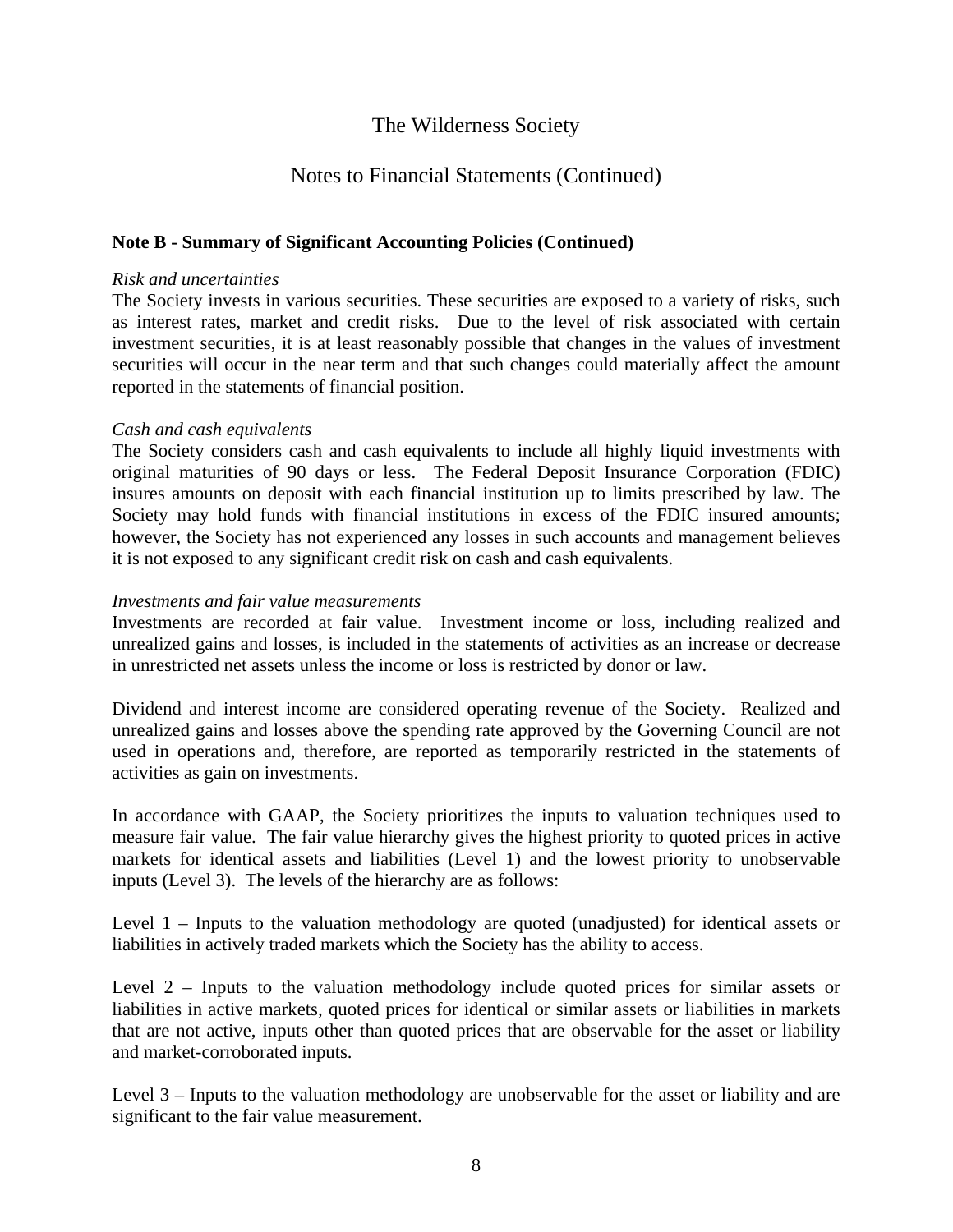# Notes to Financial Statements (Continued)

### **Note B - Summary of Significant Accounting Policies (Continued)**

#### *Investments and fair value measurements (continued)*

The Society recognizes transfers between levels at the end of the reporting period in which circumstances occur causing changes in the availability of inputs to the fair value techniques.

### *Planned giving assets and liabilities*

The Society maintains a pooled income fund for planned giving investments. Donors contribute to the Society an irrevocable remainder interest in property while they reserve the right to income from the property. The Society recognizes its remainder interest in the assets received as temporarily or permanently restricted contribution revenue in the period the assets are received. The contribution is recorded at the fair value of the asset discounted over the actuarially estimated time period until the donor's death.

Charitable gift annuity contributions are recorded net of the present value of the liability of the future annuity payments. The rate used to calculate the net present value is the adjusted discount rate for the month in which the gift is made. The value of the liability is adjusted to reflect amortization of the discount, payments to the donor, and changes in actuarial assumptions.

Charitable remainder trusts are recorded at the present value of estimated future cash flows. The discount rate used to calculate the net present value of the estimated future cash flows for the years ended September 30, 2013 and 2012 was 2% and 1%, respectively. The value of the trust liability is adjusted to reflect amortization of the discount and changes in actuarial assumptions related to interest rate fluctuations or other variables.

Earnings generated by planned giving investments are recorded as liabilities to cover commitments to the beneficiaries of planned giving agreements. The change in the actuarial value of planned giving assets is recorded as change in value of split interest agreements in the statements of activities.

The beneficial interest in assets held by others for which the Society does not serve as trustee, amounted to \$8,111,393 and \$9,255,240 as of September 30, 2013 and 2012, respectively, and is recorded in temporarily or permanently restricted net assets in the accompanying statements of financial position. Of these amounts, \$312,800 and \$299,200, is included within accounts receivable as of September 30, 2013 and 2012, respectively as it is due within one year. It is the policy of the Society to record such assets only when the Society's interest is deemed to be irrevocable and where there is sufficient information to quantify a fair and accurate valuation. The Society's beneficial interest is recorded at the discounted present value of the gift, based on the date of gift and the trust life. Trust assets include publicly traded U.S. stock, corporate and government bonds, mutual funds, property and land, and life insurance policies. Amounts received related to these beneficial interests are used for purposes designated by the donor, if any.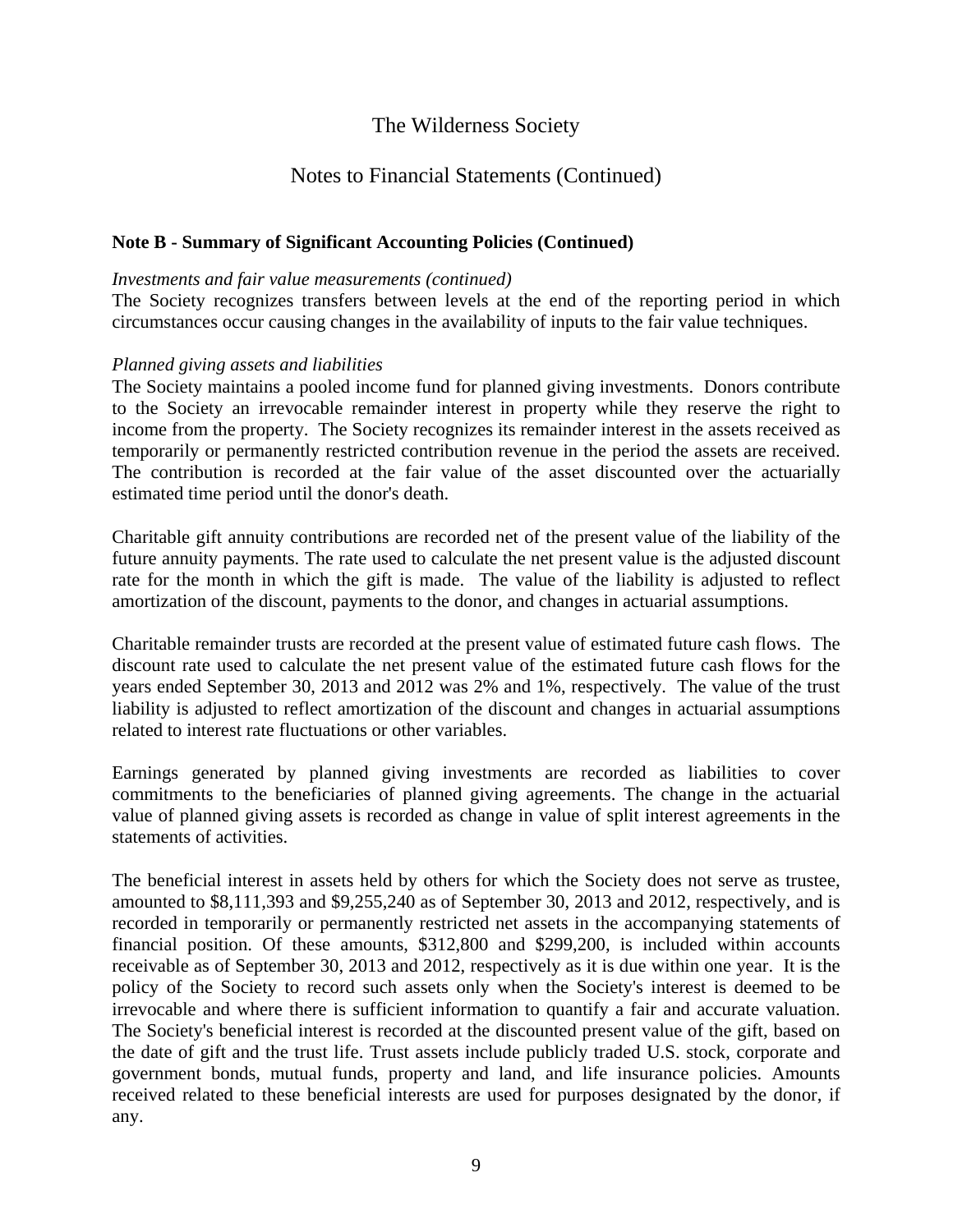# Notes to Financial Statements (Continued)

### **Note B - Summary of Significant Accounting Policies (Continued)**

### *Planned giving assets and liabilities (continued)*

The change in the actuarial valuation of total planned giving agreements, including those held by third parties, is recorded in the statements of activities. The change in value of these agreements was \$(693,126) and \$1,153,224 for the years ended September 30, 2013 and 2012, respectively.

### *Contributions receivable*

Contributions receivable that are expected to be collected within one year are reported net of any estimated uncollectible amounts. Contributions expected to be collected beyond one year are reported net of any estimated uncollectible amounts and are discounted to present value using the United States Treasury obligations risk-adjusted rates according to their corresponding terms.

### *Allowance for uncollectible contributions*

The Society has established an allowance for uncollectible contributions. Although variability is inherent in such estimates, management believes that the allowance provided in the financial statements is adequate, but largely dependent on economic conditions.

#### *Fixed assets*

Furniture and equipment expenditures over \$1,000 are recorded at cost and are depreciated under the straight-line method, with estimated useful lives ranging from three to ten years. Leasehold improvements are recorded at cost and are amortized over the shorter of their useful lives or the remaining term of the lease.

#### *Endowments*

The Society is a not-for-profit organization that is subject to an enacted version of the Uniform Prudent Management of Institutional Funds Act of 2006 (UPMIFA). Therefore, the net asset classification of donor restricted endowment funds is presented in accordance with the related accounting guidance and disclosures.

#### *Classification of net assets*

The Society's net assets have been grouped into the following three classes:

Unrestricted net assets - result from contributions and other inflows of assets whose use by the Society is not limited by donor-imposed restrictions.

Temporarily restricted net assets - result from contributions and other inflows of assets whose use is limited by donor-imposed restrictions that either expire with the passage of time or can be fulfilled and removed by actions of the Society related to those restrictions.

Permanently restricted net assets - result from contributions and other inflows of assets whose use by the Society is limited by donor-imposed restrictions, that must be maintained in perpetuity by the Society.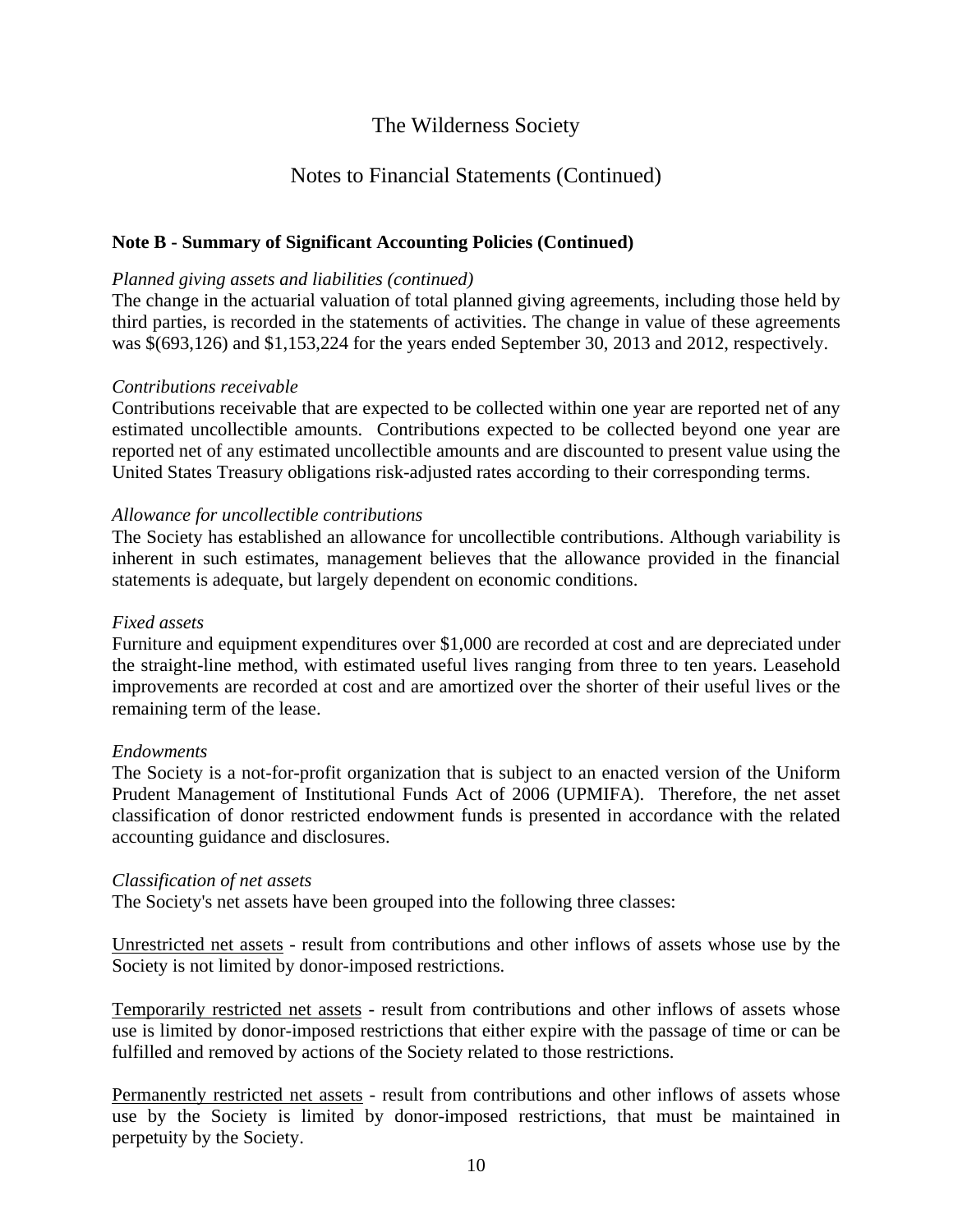## Notes to Financial Statements (Continued)

### **Note B - Summary of Significant Accounting Policies (Continued)**

#### *Restricted and unrestricted revenues*

Unconditional promises to give cash and other assets are reported at fair value at the date the promise is received. The promises are recorded as unrestricted, temporarily restricted, or permanently restricted depending on donor-imposed restrictions. When a donor restriction expires, that is, when a stipulated time restriction ends or the purpose of the restriction is accomplished, temporarily restricted net assets are reclassified as unrestricted net assets and are reported in the statements of activities as net assets released from restriction.

#### *Allocation of joint costs of informational materials*

In 2013 and 2012, the Society incurred joint costs of \$3,483,834 and \$3,599,212, respectively, for informational materials and activities that included fundraising appeals. Of those costs, \$912,023 and \$1,495,893, respectively, were allocated to public education expense, \$1,896,764 and \$775,272, respectively were allocated to management and general, and \$675,047 and \$1,328,047, respectively, remained in fundraising.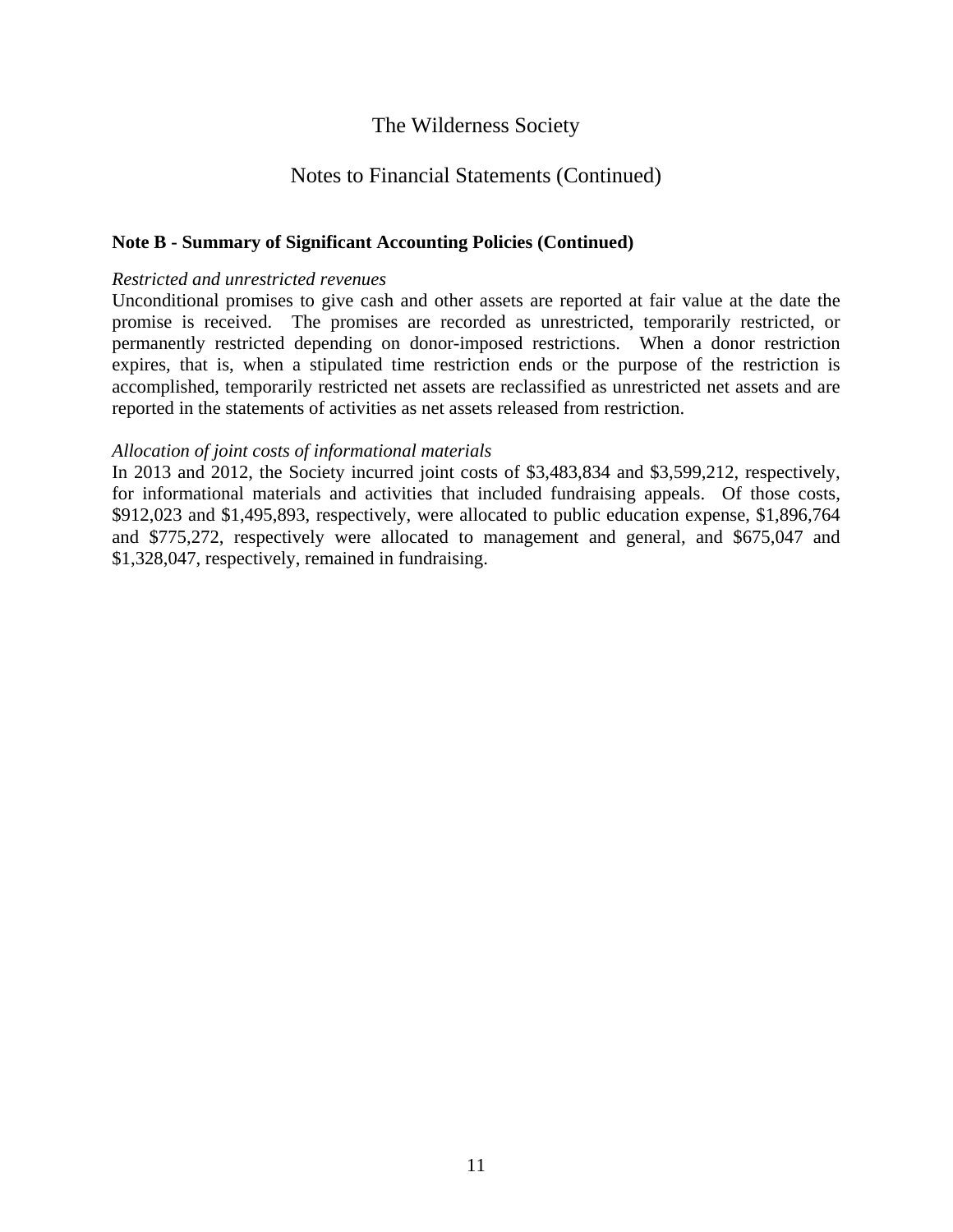# Notes to Financial Statements (Continued)

### **Note C - Investments and Fair Value Measurements**

The following table shows how the Society's investments are measured at fair value within the GAAP fair value hierarchy at September 30, 2013:

|                                              | Level 1          | Level 2         | Level 3     | Total           |
|----------------------------------------------|------------------|-----------------|-------------|-----------------|
| Investments:                                 |                  |                 |             |                 |
| Mutual funds:                                |                  |                 |             |                 |
| Money market                                 | \$.<br>2,421,529 | $\mathcal{S}$   | \$          | \$<br>2,421,529 |
| Fixed income                                 | 6,361,147        |                 |             | 6,361,147       |
| Equities:                                    |                  |                 |             |                 |
| Domestic                                     | 13,330,938       |                 |             | 13,330,938      |
| Foreign                                      | 1,522,092        |                 |             | 1,522,092       |
| Fixed income                                 |                  | 1,329,363       |             | 1,329,363       |
| Total investments                            | 23,635,706       | 1,329,363       |             | 24,965,069      |
| Planned giving assets:                       |                  |                 |             |                 |
| Money market funds                           | 87,573           |                 |             | 87,573          |
| <b>Mutual Funds:</b>                         |                  |                 |             |                 |
| Equity                                       | 596,249          |                 |             | 596,249         |
| Fixed income                                 | 583,312          |                 |             | 583,312         |
| Exchange-traded funds                        |                  | 1,214,836       |             | 1,214,836       |
| Fixed income                                 | 116,137          | 2,471,412       |             | 2,587,549       |
| Donated life insurance contracts             |                  | 247,105         |             | 247,105         |
| Total planned giving assets                  | 1,383,271        | 3,933,353       |             | 5,316,624       |
| Beneficial interest in assets held by others |                  |                 | 7,798,593   | 7,798,593       |
| Total                                        | \$25,018,977     | 5,262,716<br>S. | \$7,798,593 | \$38,080,286    |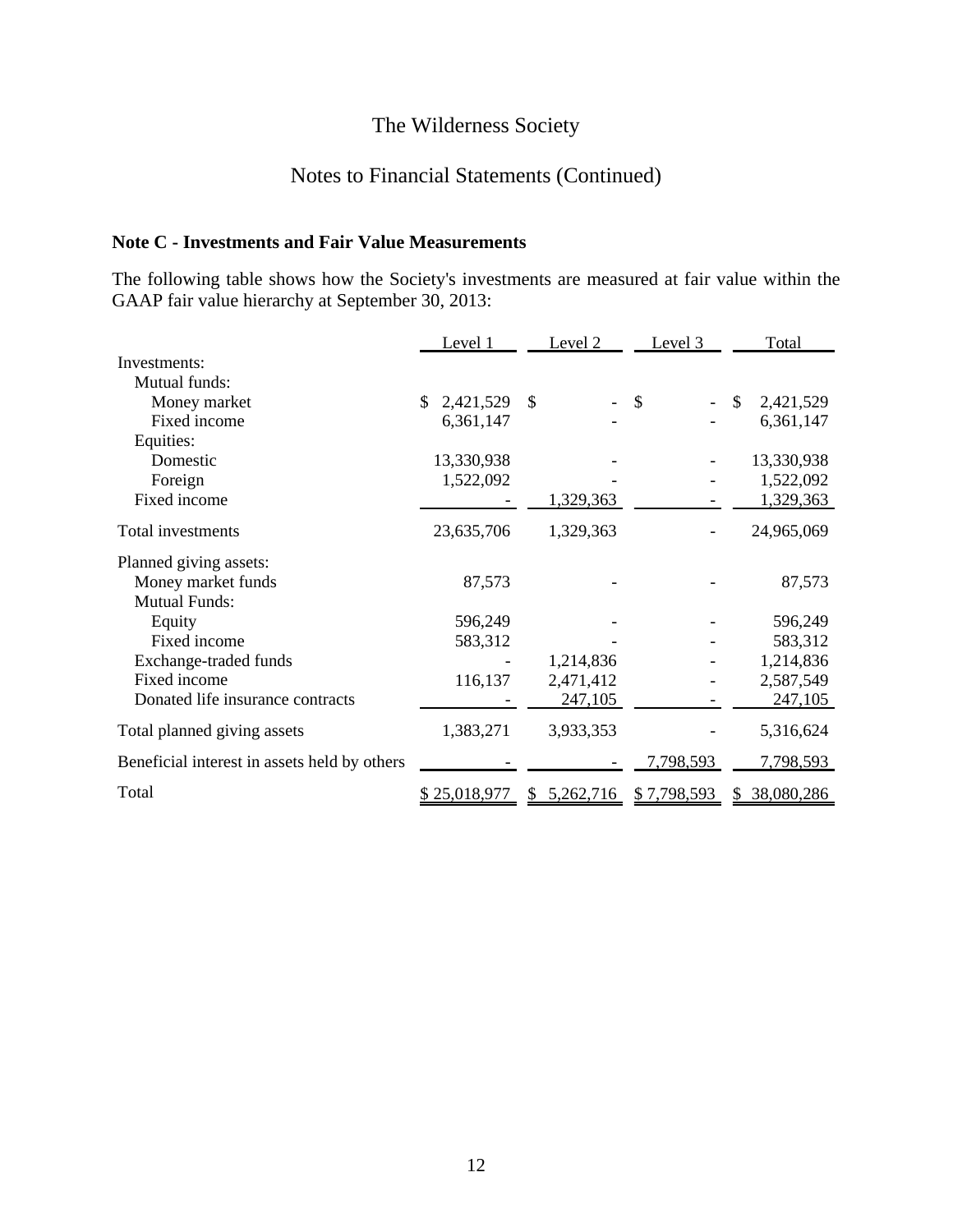### Notes to Financial Statements (Continued)

#### **Note C - Investments and Fair Value Measurements (Continued)**

The following table shows how the Society's investments are measured at fair value within the GAAP fair value hierarchy at September 30, 2012:

|                                              | Level 1         | Level 2<br>Level 3 |               | Total           |
|----------------------------------------------|-----------------|--------------------|---------------|-----------------|
| Investments:                                 |                 |                    |               |                 |
| Mutual funds:                                |                 |                    |               |                 |
| Money market                                 | \$<br>4,269,778 | $\mathcal{S}$      | $\mathcal{S}$ | \$<br>4,269,778 |
| Fixed income                                 | 6,967,782       |                    |               | 6,967,782       |
| Equities:                                    |                 |                    |               |                 |
| Domestic                                     | 10,196,213      | 494,482            |               | 10,690,695      |
| Foreign                                      | 1,447,119       |                    |               | 1,447,119       |
| Fixed income                                 |                 | 1,241,966          |               | 1,241,966       |
| Total investments                            | 22,880,892      | 1,736,448          |               | 24,617,340      |
| Planned giving assets:                       |                 |                    |               |                 |
| Money market funds                           | 27,107          |                    |               | 27,107          |
| <b>Mutual Funds:</b>                         |                 |                    |               |                 |
| Equity                                       | 591,638         |                    |               | 591,638         |
| Fixed income                                 |                 | 2,673,862          |               | 2,673,862       |
| Exchange-traded funds                        |                 | 1,620,257          |               | 1,620,257       |
| Fixed income                                 | 171,235         | 248,261            |               | 419,496         |
| Donated life insurance contracts             |                 | 260,721            |               | 260,721         |
| Total planned giving assets                  | 789,980         | 4,803,101          |               | 5,593,081       |
| Beneficial interest in assets held by others |                 |                    | 8,956,040     | 8,956,040       |
| Total                                        | \$23,670,872    | 6,539,549<br>\$.   | \$8,956,040   | \$39,166,461    |

There were no transfers between levels of the fair value hierarchy in 2013. At September 30, 2012, \$494,482 of Level 3 assets have been transferred to Level 2 due to changes in the observability of significant inputs.

In accordance with GAAP, assets above are classified as level 1 as their fair values are based on quoted prices for identical assets in actively traded markets. Level 2 assets as their fair values are based on prices for similar or identical assets in non-active markets including pricing that is obtained directly from broker-dealers. The beneficial interest in assets held by others are classified as level 3 assets as their fair values are derived from inputs to the valuation methodology that are unobservable for the asset and are based on actuarial assumptions such as mortality rates and the applicable federal rate for charitable gifts. These assumptions are significant to the fair value measurement.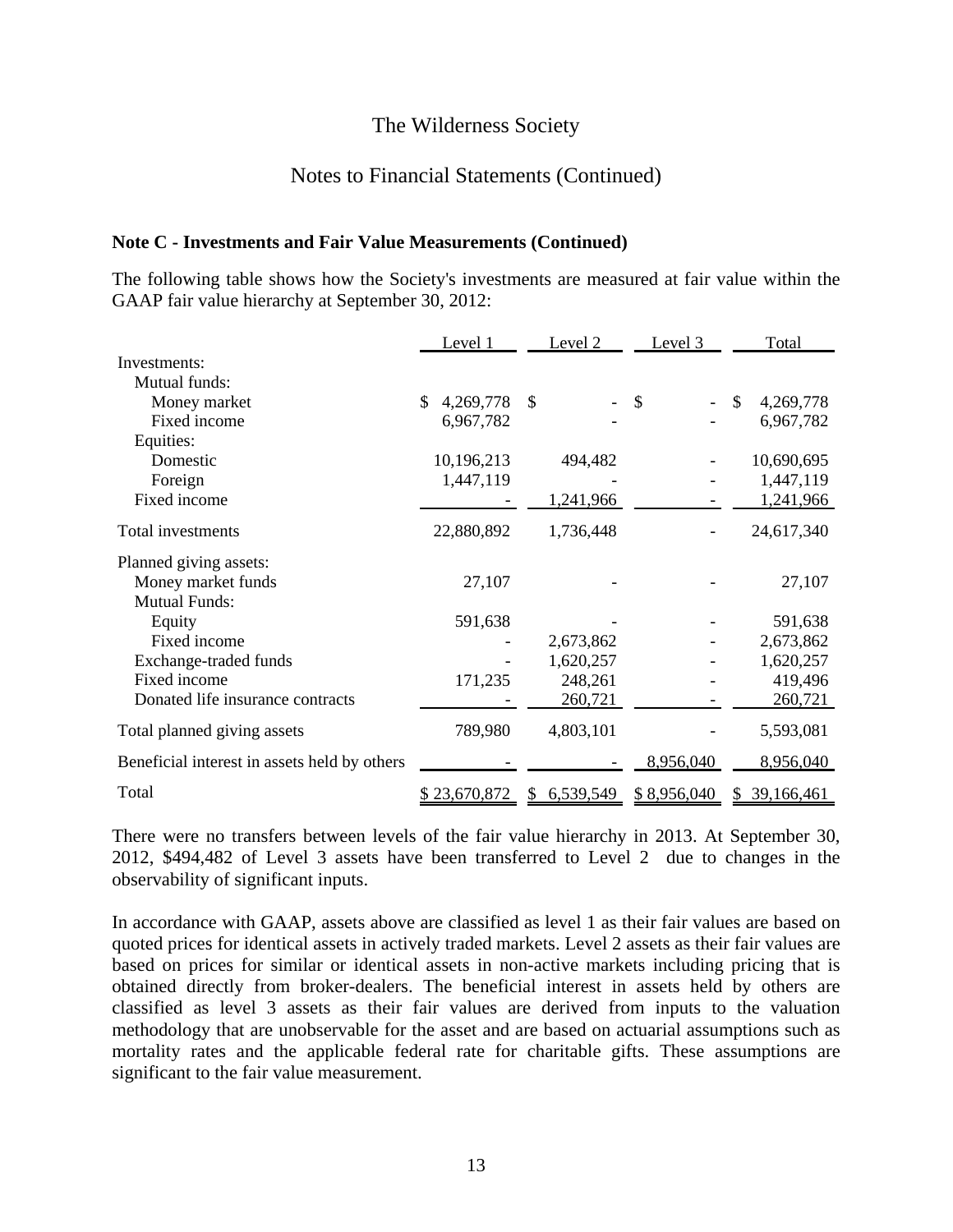### Notes to Financial Statements (Continued)

#### **Note C - Investments and Fair Value Measurements (Continued)**

The following table summarizes changes in the Level 3 assets measured at fair value, consisting of beneficial interests in assets held by others:

| Balance at October 1, 2011                 | \$<br>8,733,848 |
|--------------------------------------------|-----------------|
| Change in value                            | 438,844         |
| Additions and purchases                    | 82,681          |
| Payments, sales, transfers, and maturities | (299, 333)      |
| Balance at September 30, 2012              | 8,956,040       |
| Change in value                            | (796,030)       |
| Additions and purchases                    | 15,114          |
| Payments, sales, transfers, and maturities | (376, 531)      |
| Balance at September 30, 2013              | 7,798,593       |

Total changes in general and endowment, and planned giving investments, were \$4,530,098 and \$5,826,728 for the years ended September 30, 2013 and 2012, respectively. Net earnings and changes in value of general and endowment investments are reported in the statements of activities. In accordance with GAAP, net earnings and changes in value of planned giving investments are reported in the statements of financial position as planned giving liabilities.

|                           | September 30, 2013                   |              |  |  |  |  |  |  |
|---------------------------|--------------------------------------|--------------|--|--|--|--|--|--|
|                           | General and<br>Planned               |              |  |  |  |  |  |  |
|                           | Giving<br>Endowment                  | Combined     |  |  |  |  |  |  |
|                           | Investments<br>Investments           | Investments  |  |  |  |  |  |  |
| Dividends and interest    | \$<br>624,189<br>168,671<br><b>S</b> | 792,860<br>S |  |  |  |  |  |  |
| Management fees           | (219, 119)<br>(38, 707)              | (257, 826)   |  |  |  |  |  |  |
| Net investment income     | 405,070<br>129,964                   | 535,034      |  |  |  |  |  |  |
| Realized gains            | 2,090,714<br>468,110                 | 2,558,824    |  |  |  |  |  |  |
| Unrealized gains (losses) | (360, 355)<br>1,796,797              | 1,436,442    |  |  |  |  |  |  |
| Gain on investments       | 3,887,511<br>107,755                 | 3,995,266    |  |  |  |  |  |  |
|                           | 4,292,581<br>237,719                 | 4,530,300    |  |  |  |  |  |  |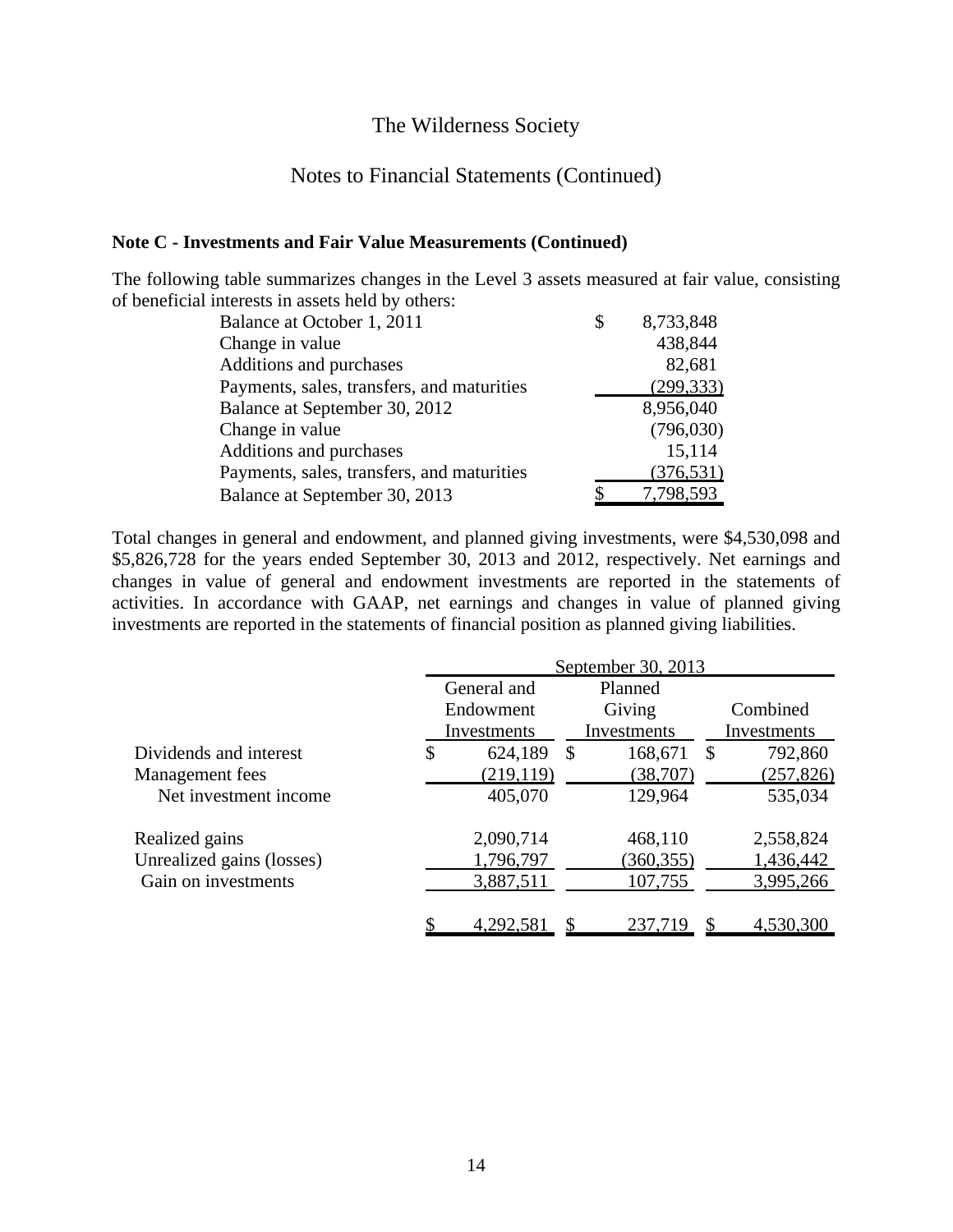## Notes to Financial Statements (Continued)

|                          | September 30, 2012                        |                          |  |  |  |  |  |  |  |
|--------------------------|-------------------------------------------|--------------------------|--|--|--|--|--|--|--|
|                          | General and<br>Planned                    |                          |  |  |  |  |  |  |  |
|                          | Giving<br>Endowment                       | Combined                 |  |  |  |  |  |  |  |
|                          | Investments<br>Investments                | Investments              |  |  |  |  |  |  |  |
| Dividends and interest   | 172,684<br>\$<br>512,469<br><sup>\$</sup> | 685,153<br>$\mathcal{S}$ |  |  |  |  |  |  |  |
| Management fees          | (206, 084)<br>(44,898)                    | (250,982)                |  |  |  |  |  |  |  |
| Net investment income    | 306,385<br>127,786                        | 434,171                  |  |  |  |  |  |  |  |
| Realized gains           | 2,200,793<br>239,741                      | 2,440,534                |  |  |  |  |  |  |  |
| <b>Unrealized losses</b> | 2,615,894<br>336,129                      | 2,952,023                |  |  |  |  |  |  |  |
| Gain on investments      | 4,816,687<br>575,870                      | 5,392,557                |  |  |  |  |  |  |  |
|                          | 5,123,072<br>703,656                      | 5,826,728                |  |  |  |  |  |  |  |

#### **Note C - Investments and Fair Value Measurements (Continued)**

Included in the investment earnings as reported in the statements of activities is the use of gains on investments to fund the spending policy as described in Note B.

### **Note D - Endowment Funds**

The Society's endowment consists of four individual funds established for a variety of purposes. Its endowment consists of donor-restricted endowment funds. As required by GAAP, net assets associated with endowment funds are classified and reported based on the existence or absence of donor-imposed restrictions.

#### *Interpretation of Relevant Law*

The Governing Council of The Wilderness Society has interpreted the Uniform Prudent Management of Institutional Funds Act (UPMIFA) as requiring the preservation of the fair value of the original gift as of the gift date of the donor-restricted endowment funds absent explicit donor stipulations to the contrary. As a result of this interpretation, the Society classifies as permanently restricted net assets (a) the original value of gifts donated to the permanent endowment, (b) the original value of subsequent gifts to the permanent endowment, and (c) accumulations to the permanent endowment made in accordance with the direction of the applicable donor gift instrument at the time the accumulation is added to the fund. The remaining portion of the donor-restricted endowment fund that is not classified in permanently restricted net assets is classified as temporarily restricted net assets until those amounts are appropriated for expenditure by the organization in a manner consistent with the standard of prudence prescribed by UPMIFA.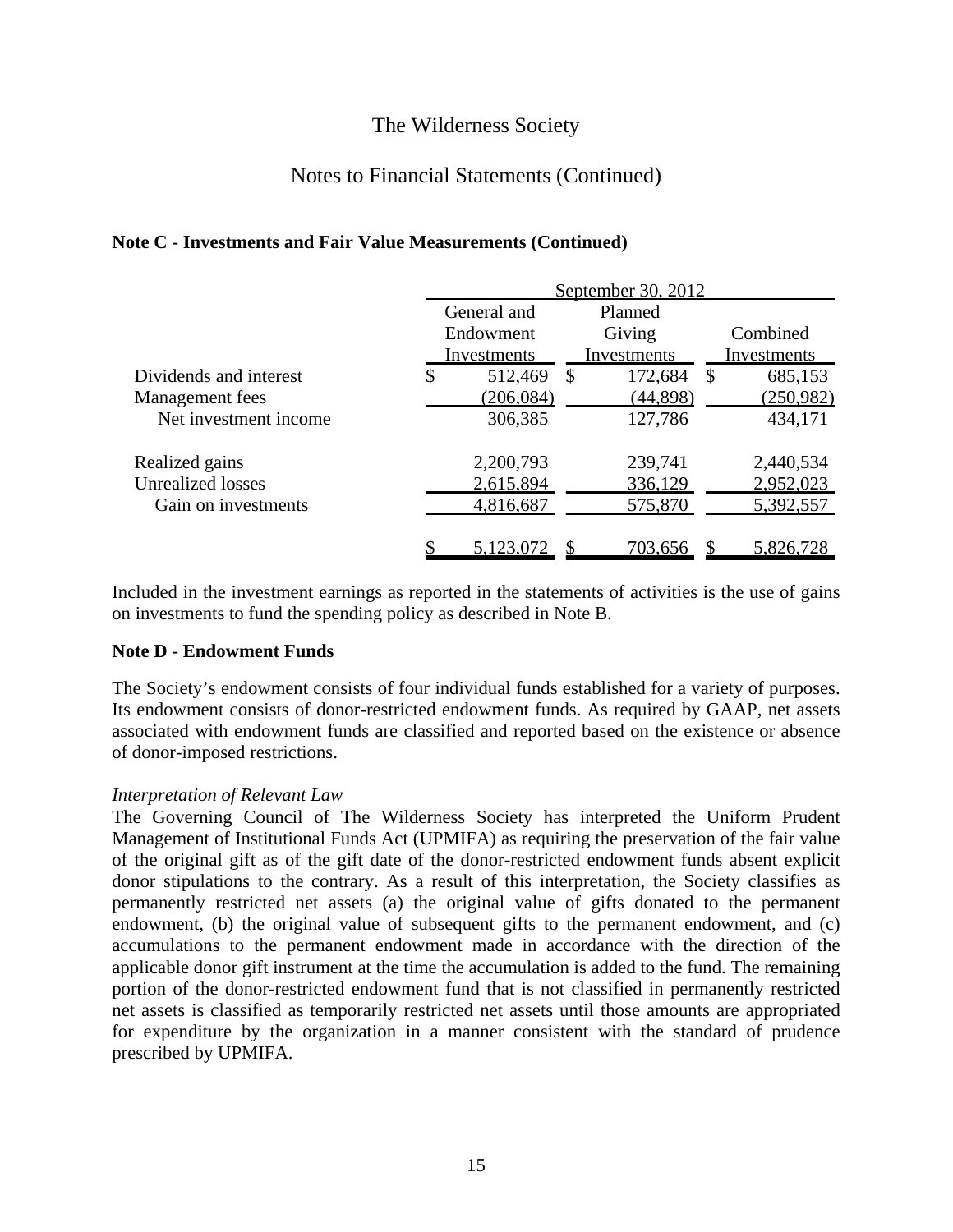# Notes to Financial Statements (Continued)

### **Note D - Endowment Funds (Continued)**

### *Interpretation of Relevant Law (continued)*

In accordance with UPMIFA, the organization considers the following factors in making a determination to appropriate or accumulate donor-restricted endowment funds:

- The duration and preservation of the fund;
- The purposes of the organization and the donor-restricted endowment fund;
- General economic conditions:
- The possible effect of inflation and deflation;
- The expected total return from income and the appreciation of investments;
- Other resources of the organization; and
- The investment policies of the organization.

### *Return Objectives and Risk Parameters*

The Society has adopted investment and spending policies for endowment assets that attempt to provide a predictable stream of funding to programs supported by its endowment while seeking to maintain the purchasing power of the endowment assets. Endowment assets consist of those assets of donor-restricted funds that the organization must hold in perpetuity or for a donorspecified period(s). Under this policy, as approved by the Governing Council, the endowment's assets are invested in a manner that is intended to produce results that exceed the price and yield results of a benchmark including 75% S&P 500 index and 25% Barclays Capital Aggregate Bond Index. The Society expects its endowment funds, over time, to provide an average rate of return of approximately 6 percent annually. Actual returns in any given year may vary from this amount.

### *Strategies Employed for Achieving Objectives*

To satisfy its long-term rate-of-return objectives, the Society relies on a total return strategy in which investment returns are achieved through both capital appreciation (realized and unrealized) and current yield (interest and dividends). The Society targets a diversified asset allocation to achieve its long-term return objectives within prudent risk constraints.

### *Spending Policy and How the Investment Objectives Relate to Spending Policy*

The Society has a policy of appropriating for distribution each year 5 percent of its endowment fund's average fair value over the prior 12 quarters through the calendar year-end proceeding the fiscal year in which the distribution is planned. In establishing this policy, the Society considered the long-term expected return on its endowment. Accordingly, over the long term, the Society expects the current spending policy to allow its endowment to grow at an average sufficient to maintain the purchasing power of the endowment assets held in perpetuity or for a specified term as well as to provide additional real growth through new gifts and investment return.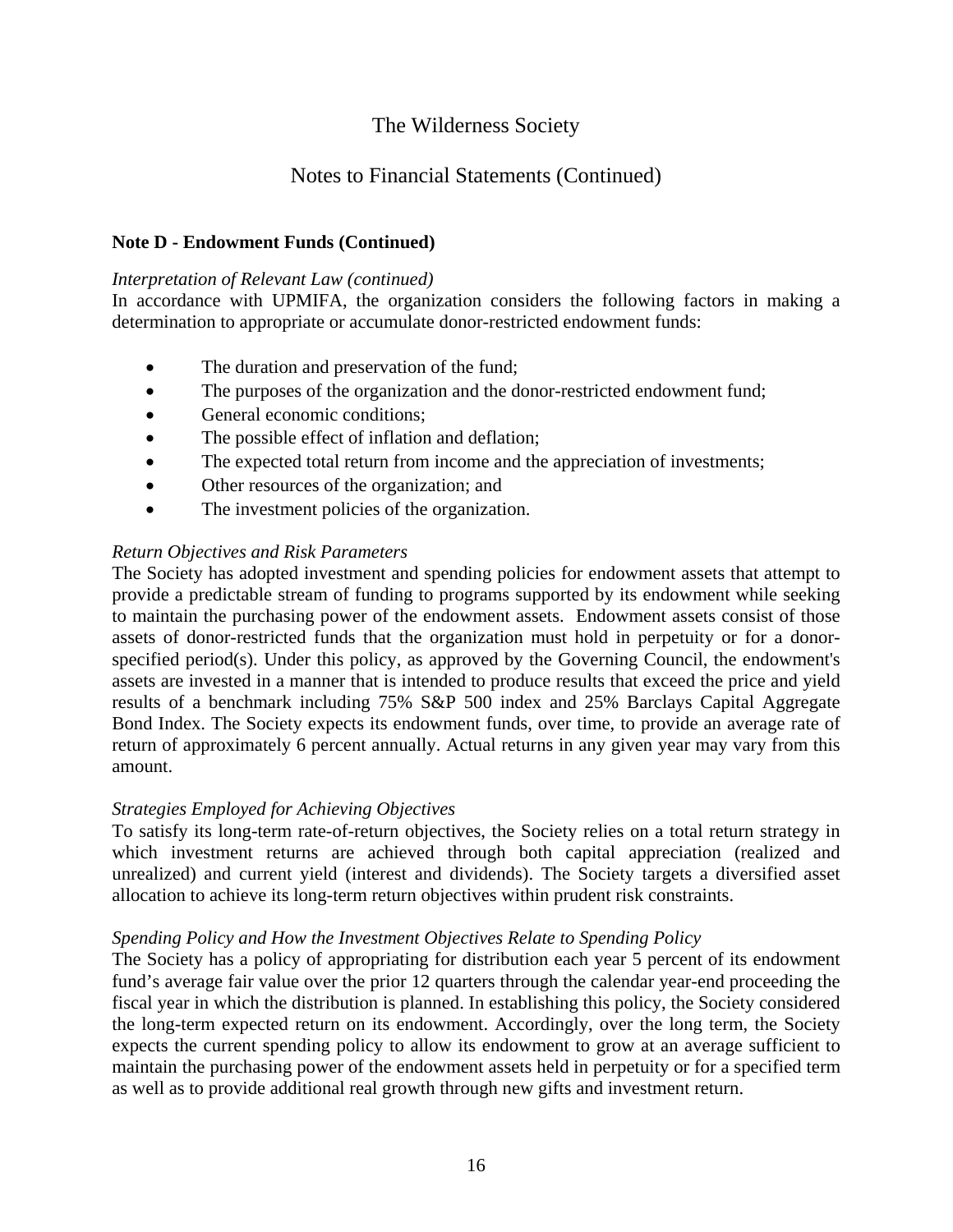# Notes to Financial Statements (Continued)

#### **Note D - Endowment Funds (Continued)**

As required by GAAP, net assets associated with endowment funds are classified and reported based on the existence or absence of donor-imposed restrictions. The total endowment fund consists of the following at September 30, 2013:

| Endowment net assets, October 1, 2012                                                                              | S | Temporarily<br>Restricted<br>Net Assets<br>5,323,092 | <b>S</b> | Permanently<br>Restricted<br>Net Assets<br>11,388,779 | \$. | Total<br>Endowment<br>16,711,871  |
|--------------------------------------------------------------------------------------------------------------------|---|------------------------------------------------------|----------|-------------------------------------------------------|-----|-----------------------------------|
| Investment income, net<br>Net realized and unrealized appreciation<br>Total investment return                      |   | 332,546<br>2,684,199<br>3,016,745                    |          |                                                       |     | 332,546<br>2,684,199<br>3,016,745 |
| Contributions<br>Change in value of split-interest agreements<br>Appropriation of endowment assets for expenditure |   | (589,468)                                            |          | 18,062<br>71,130                                      |     | 18,062<br>71,130<br>(589, 468)    |
| Endowment net assets, September 30, 2013                                                                           |   | 7,750,369                                            |          | 11,477,971                                            |     | 19,228,340                        |

The total endowment fund consists of the following at September 30, 2012:

|                                                   | Temporarily |            |  | Permanently       |   |            |
|---------------------------------------------------|-------------|------------|--|-------------------|---|------------|
|                                                   |             | Restricted |  | Restricted        |   | Total      |
|                                                   |             | Net Assets |  | <b>Net Assets</b> |   | Endowment  |
| Endowment net assets, October 1, 2011             |             | 2,639,942  |  | 11,276,575        | S | 13,916,517 |
| Investment income, net                            |             | 221,467    |  |                   |   | 221,467    |
| Net realized and unrealized depreciation          |             | 2,981,675  |  |                   |   | 2,981,675  |
| Total investment return                           |             | 3,203,142  |  |                   |   | 3,203,142  |
| Contributions                                     |             |            |  | 54,691            |   | 54,691     |
| Change in value of split-interest agreements      |             |            |  | 57,513            |   | 57,513     |
| Appropriation of endowment assets for expenditure |             | (519,992)  |  |                   |   | (519,992)  |
| Endowment net assets, September 30, 2012          |             | 5,323,092  |  | 11,388,779        |   | 16,711,871 |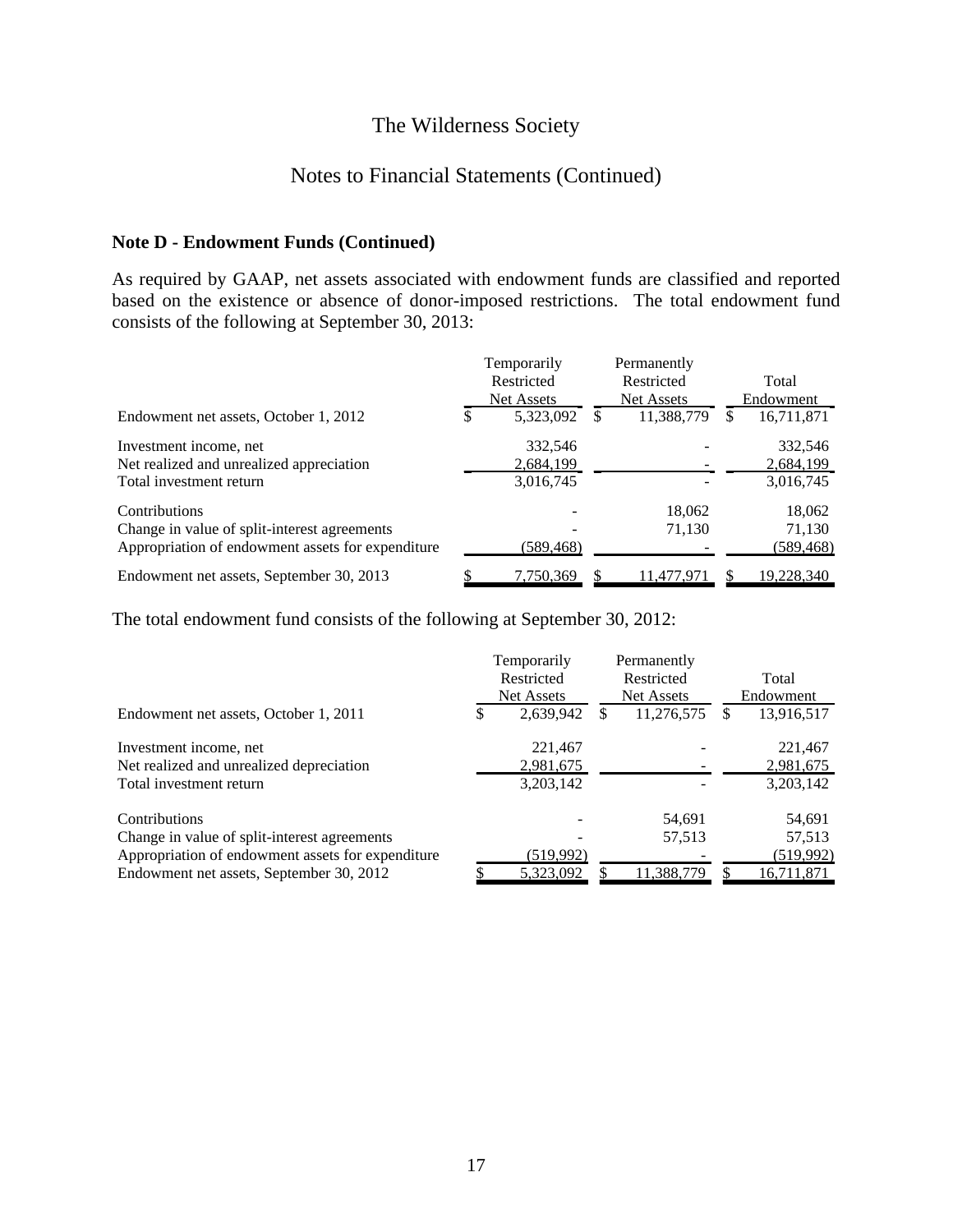# Notes to Financial Statements (Continued)

### **Note E - Accounts and Contributions Receivable**

Accounts and contributions receivable, including long-term receivables, included the following at September 30:

|                                                               | 2013 |            |    | 2012         |
|---------------------------------------------------------------|------|------------|----|--------------|
| Contributions receivable:                                     |      |            |    |              |
| Due in one to five years                                      | \$   | 7,918,540  | -S | 914,927      |
| Less: Allowance for uncollectible pledges                     |      | (340, 592) |    | (52,508)     |
| Less: Discount on long-term portion                           |      | (222, 380) |    | (208,964)    |
|                                                               |      | 7,355,568  |    | 653,455      |
| Due in less than one year                                     |      | 4,250,425  |    | 2,016,931    |
|                                                               |      | 11,605,993 |    | 2,670,386    |
| Beneficial interest in assets held by others due in less than |      |            |    |              |
| one year                                                      |      | 312,800    |    | 299,200      |
| Accounts receivable                                           |      | 178,944    |    | 339,608      |
| Employee receivables                                          |      |            |    | <u>7,361</u> |
|                                                               |      | 12,097,737 |    | 3,316,555    |

Contributions receivable due in excess of one year are discounted using an adjusted risk free interest rate in effect the year the contribution was made. Accretion of the discount is recorded as additional contribution revenue. When necessary, an allowance is made for uncollectible contributions based on management's judgment of the creditworthiness of the donors, past collection experience, and other relevant factors.

#### **Note F - Fixed Assets**

Furniture, equipment, and leasehold improvements consist of the following at September 30:

|                                           | 2013        | 2012        |
|-------------------------------------------|-------------|-------------|
| Furniture and equipment                   | 1,387,746   | 1,419,542   |
| Computer equipment and related assets     | 3,383,623   | 3,679,915   |
| Leasehold improvements                    | 2,840,780   | 2,832,343   |
|                                           | 7,612,149   | 7,931,800   |
| Accumulated depreciation and amortization | (6,490,381) | (6,345,998) |
|                                           | 1,121,768   | 1,585,802   |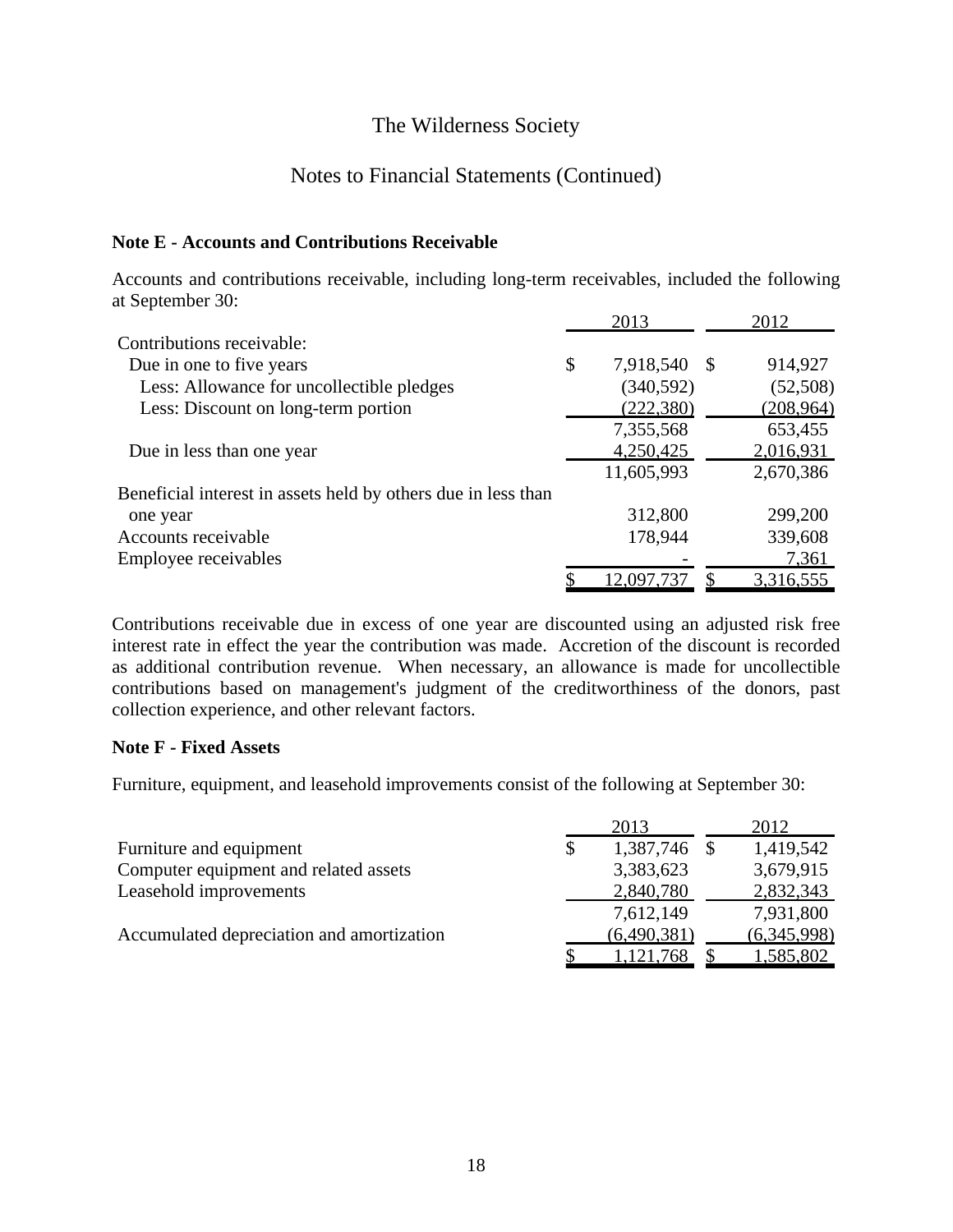## Notes to Financial Statements (Continued)

### **Note G - Other Assets**

A portfolio of 76 original Ansel Adams photographs was donated to the Society in 1985. This collection cannot be sold and must be displayed in a museum-quality setting, or the photographs must be returned to the donor. The appraised value of these photographs is approximately \$1,897,000. Due to the stipulations related to the custody of the photographs, these assets are not included in the financial statements.

The Society also owns various other donated art work that is not subject to donor conditions. This collection includes 11 Ansel Adams photographs valued at their original fair value of \$125,950 as assessed at the time of their donation. This collection is included in other assets on the accompanying statements of financial position.

### **Note H - Obligations Under Facility and Other Leases**

The Society has entered into various operating lease agreements for office space at both its headquarters and its field offices, as well as operating leases for various office equipment. Rent expense, rent abatements, and other concessions are recognized on a straight-line basis over the term of the lease, with the difference between the straight-line rent and the actual rent payments being recorded as deferred rent in the accompanying statements of financial position. Occupancy expense under operating leases was \$3,398,231 and \$3,261,641 in 2013 and 2012, respectively.

The Society's future minimum payments for occupancy and equipment under noncancelable operating leases as of September 30, 2013 are:

|            | Facility        |               | <b>Equipment</b> | Total           |
|------------|-----------------|---------------|------------------|-----------------|
| 2014       | \$<br>2,436,390 | $\mathcal{S}$ | 54,148           | \$<br>2,490,538 |
| 2015       | 2,271,492       |               | 19,051           | 2,290,543       |
| 2016       | 2,315,370       |               | 12,967           | 2,328,337       |
| 2017       | 2,290,195       |               | 4,797            | 2,294,992       |
| 2018       | 2,138,962       |               |                  | 2,138,962       |
| Thereafter | 12,234,327      |               |                  | 12,234,327      |
| Total      | 23,686,736      |               | 90,963           | 23,777,699      |

As required by the terms of its lease for its headquarters, the Society maintains a letter-of-credit agreement for \$250,000 with a local financial institution.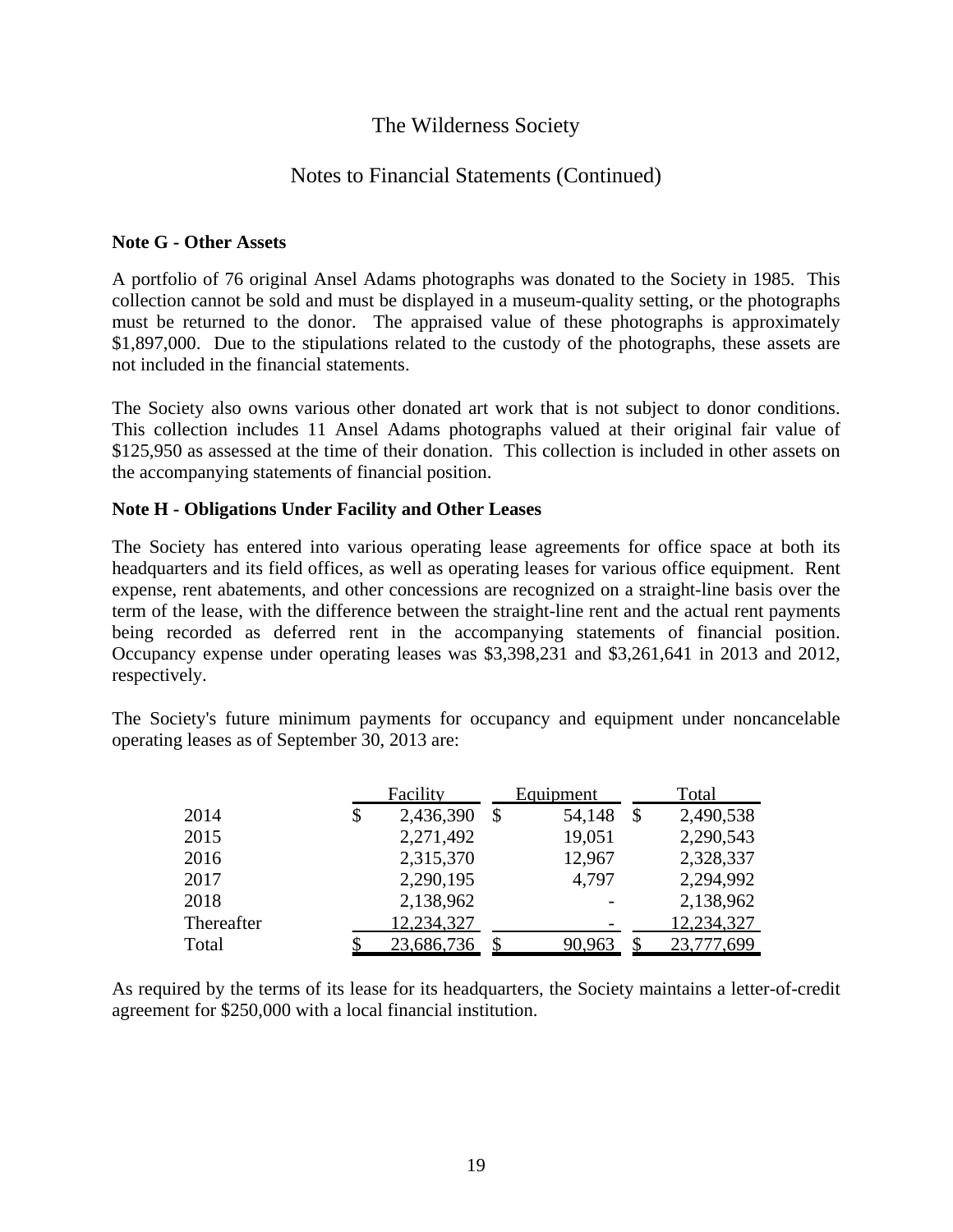### Notes to Financial Statements (Continued)

#### **Note I - Custodial Funds**

At September 30, 2013 and 2012, the Society held \$26,030 in custodial agreements. There were no receipts or distributions in either year. The Society records these transactions as agency transactions, and therefore, the related activity would not be recorded in the accompanying statements of activities.

#### **Note J - Net Assets**

Net assets were released from restrictions when donor use or time restrictions were satisfied. Net assets were released during the years ended September 30 for the following purposes:

|                                      | 2013         | 2012       |
|--------------------------------------|--------------|------------|
| <i>Purpose restriction</i>           | 6,298,515 \$ | 9,306,981  |
| Time restriction:                    |              |            |
| Split interest agreements            | 543,799      | 83,353     |
| Multi-year pledge payments           | 2,387,443    | 1,240,424  |
| Net assets released from restriction | 9,229,757    | 10,630,758 |

As of September 30, unrestricted net assets designated by the Governing Council for capital reserves totaled the following:

|              |  | 2012                                   |
|--------------|--|----------------------------------------|
| Undesignated |  | $\frac{1}{2}$ , 2,923,655 \$ 3,468,386 |

Included in 2013 and 2012 unrestricted net assets are gross contributions receivable of \$172,473 and \$241,480, respectively.

As of September 30, temporarily restricted net assets consist of funds available for the following purposes:

|                                                      | 2013 |            |          | 2012       |
|------------------------------------------------------|------|------------|----------|------------|
| Conservation and education programs                  |      | 12,629,004 | <b>S</b> | 6,045,280  |
| Accumulated earnings (net) from endowments available |      |            |          |            |
| for conservation and education programs              |      | 12,189,752 |          | 5,308,194  |
| Time restrictions on planned giving agreements       |      | 9,648,199  |          | 10,956,254 |
| Total temporarily restricted net assets              |      | 34,466,955 |          | 22,309,728 |

Included in temporarily restricted net assets at September 30, 2013 and 2012 are gross contributions receivable of \$11,265,764 and \$3,893,582, respectively. Additionally, included in temporarily restricted net assets are beneficial interest in assets held by others of \$7,798,593 and \$8,956,040 at September 30, 2013 and 2012, respectively.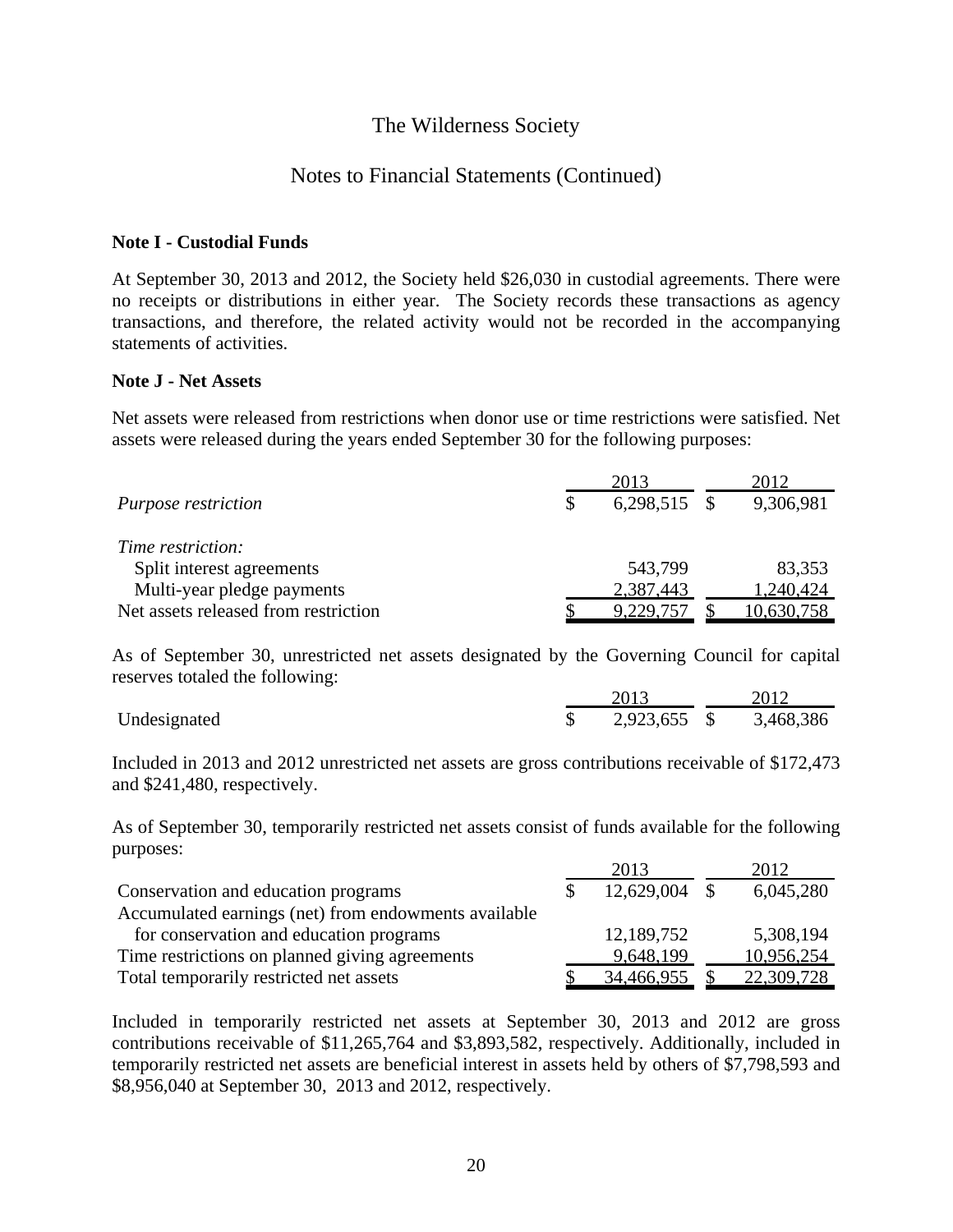# Notes to Financial Statements (Continued)

### **Note J - Net Assets (Continued)**

As of September 30, permanently restricted net assets consisted of the following:

|                                                | 2013       | 2012       |
|------------------------------------------------|------------|------------|
| General endowments (Note D)                    | 10,253,950 | 10,231,249 |
| Time restrictions on planned giving agreements | 1,224,021  | 1,157,230  |
| Total permanently restricted net assets        | 11.477.971 | 11.388.479 |

Included in permanently restricted net assets at September 30, 2013 and 2012 are gross contributions receivable of \$21,862 and \$10,000, respectively. Additionally, included in permanently restricted net assets are beneficial interest in assets held by others of \$340,000 and \$294,016 at September 30, 2013 and 2012, respectively.

### **Note K - Retirement Plan**

The Society has a noncontributory defined contribution pension plan covering all eligible permanent employees. The Society makes quarterly contributions of 8% of the eligible compensation paid to plan participants. For the years ended September 30, 2013 and 2012, the Society contributed \$661,610 and \$949,448, respectively, to the plan.

### **Note L - Related Party Transactions**

The statements of financial position include \$10,189,724 and \$540,000 in outstanding contributions receivable as of September 30, 2013 and 2012, respectively, from pledges made by members of the Society's Governing Council. The Society recognized \$10,000,000 and \$2,071,848 in contribution revenue from these members for the years ended September 30, 2013 and 2012, respectively.

### **Note M - Rental Income**

The Society is the lessor of a portion of its building space to ten organizations under operating leases expiring in various years through 2018. Future minimum rentals to be received on these noncancelable leases for the years ended September 30 are as follows:

| 2014  | \$<br>491,511 |
|-------|---------------|
| 2015  | 159,164       |
| 2016  | 146,573       |
| 2017  | 152,218       |
| 2018  | 54,057        |
| Total | 1,003,523     |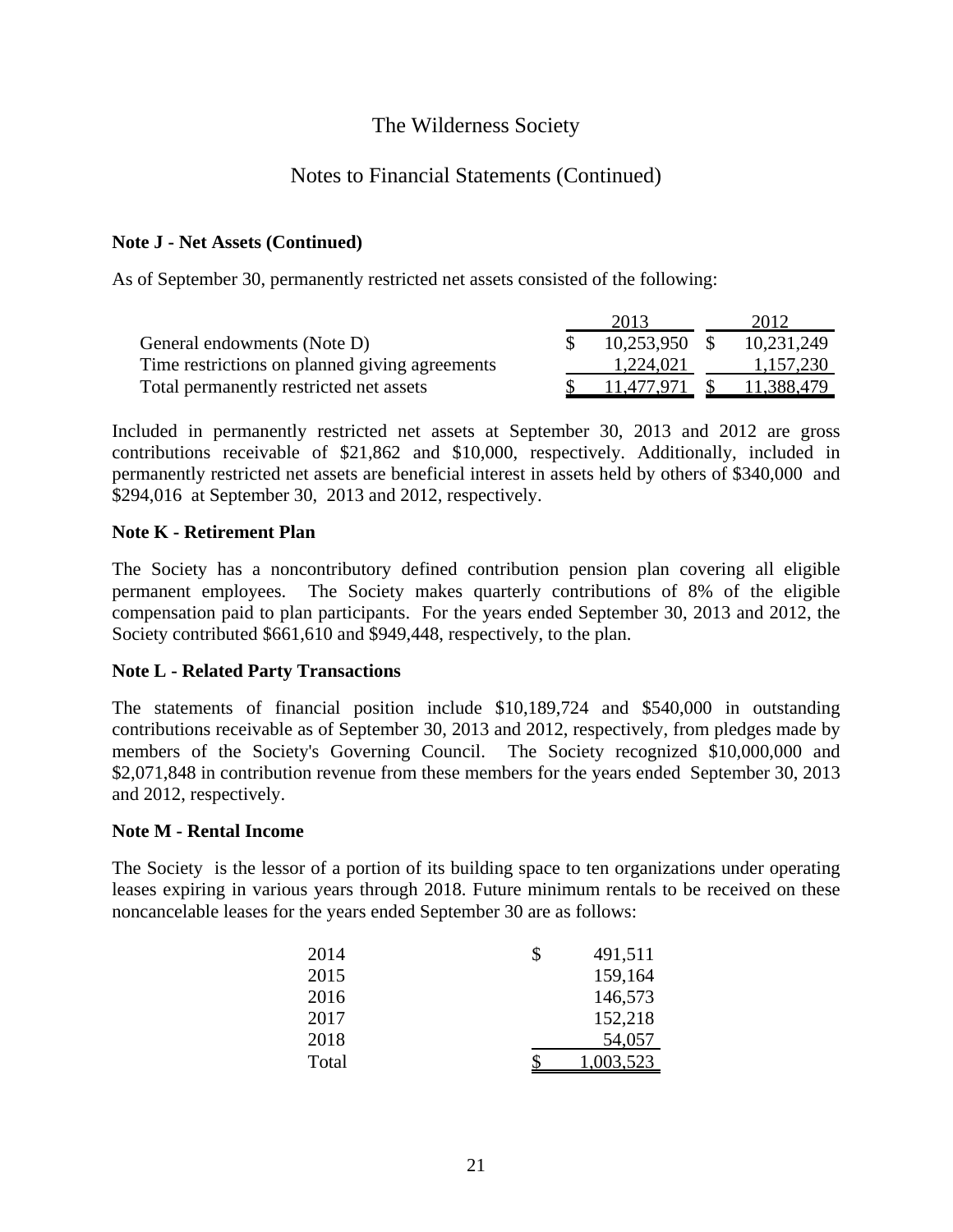## Notes to Financial Statements (Continued)

### **Note N - Line of Credit**

The Society maintains an open end revolving line of credit up to \$3,000,000 at any one time with SunTrust Bank (SunTrust) renewable annually. Repayment terms require principal to be paid in full on the maturity date with accrued interest payable monthly based on one-month LIBOR rate plus 1%. The Society granted SunTrust a security interest in and a lien upon all deposits and investments maintained by the Society with SunTrust and its affiliates. The Society paid interest of \$17,955 and \$9,854 for the year ended September 30, 2013 and 2012, respectively, in connection with this line of credit. As September 30, 2013 and 2012 \$0 and \$774,000 was outstanding and due related to the line of credit, respectively.